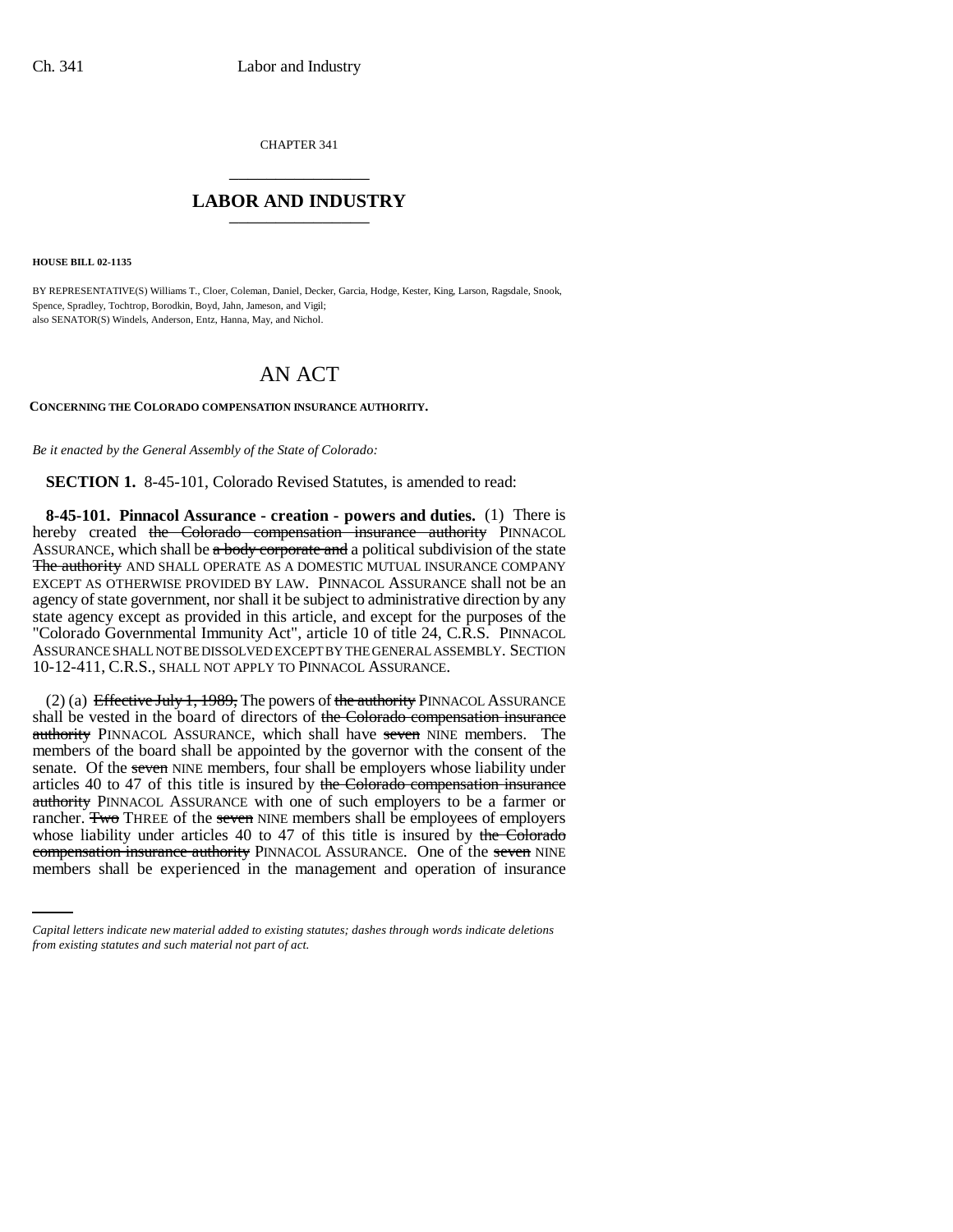companies as defined in section 10-1-102 (4), C.R.S. Such member shall not concurrently serve as an owner, a shareholder, an officer, an employee, an agent of, or in any other capacity with any business which competes with the Colorado compensation insurance authority. Of the employer members appointed to the board, the employer member who is a farmer or rancher shall be appointed for a term expiring January 1, 1993, one employer member shall be appointed for a term expiring January 1, 1992, one employer member shall be appointed for a term expiring January 1, 1991, and one employer member shall be appointed for a term expiring January 1, 1990. One of the employee members shall be appointed for a term expiring January 1, 1991, and the other employee member shall be appointed for a term expiring January 1, 1993. The member experienced in the management and operation of insurance companies shall be appointed for a term expiring January 1, 1992. Thereafter, PINNACOL ASSURANCE. ONE OF THE NINE MEMBERS SHALL BE EXPERIENCED IN FINANCE OR INVESTMENTS, BUT SHALL NOT BE AN EMPLOYER WHOSE LIABILITY UNDER ARTICLES 40 TO 47 OF THIS TITLE IS INSURED BY PINNACOL ASSURANCE. The term of office for each such member shall be five years. The initial appointees may serve on a temporary basis if the senate is not in session when they are appointed until the senate is in session and is able to confirm such appointments. Vacancies on the board shall be filled by appointment of the governor for the remainder of any unexpired terms. The board shall elect a chairman annually from its membership.

(b) The  $s\overline{t}x$  members of the board who were serving as of January 1,  $\overline{1989}$  2002, shall continue to serve until July 1, 1989. On or before July 1, 1989, the governor shall appoint, with the consent of the senate, seven persons who meet the qualifications specified in paragraph (a) of this subsection (2) to serve as the members of the board effective July 1, 1989 UNTIL THE COMPLETION OF EACH MEMBER'S TERM. NEW MEMBERS OF THE BOARD SHALL BE APPOINTED PURSUANT TO PARAGRAPH (a) OF THIS SUBSECTION (2).

(c) THE BOARD SHALL HAVE THE POWERS, RIGHTS, AND DUTIES OF THE BOARD OF DIRECTORS OF A DOMESTIC MUTUAL INSURANCE COMPANY, EXCEPT AS OTHERWISE PROVIDED BY LAW.

(3) Members of the board except for the executive director of the department of labor and employment, shall be compensated one hundred forty dollars per diem plus their actual and necessary expenses. Per diem compensation, not to exceed thirty days in any calendar year, shall be paid only when the board is transacting official business. Such per diem shall be paid out of the Colorado compensation insurance authority fund upon vouchers drawn by the manager in the same manner as the normal operating expenses of such fund are paid.

(4) On and after July 1, 1987 2002, the powers, duties, and functions formerly exercised by the state COLORADO compensation insurance fund AUTHORITY may be exercised by the Colorado compensation insurance authority PINNACOL ASSURANCE.

(5) The board shall:

 $(a)$  (I) Appoint the manager of the Colorado compensation insurance authority fund CHIEF EXECUTIVE OFFICER OF PINNACOL ASSURANCE who shall serve under contract and appoint, hire, or delegate the authority to hire such other staff as may be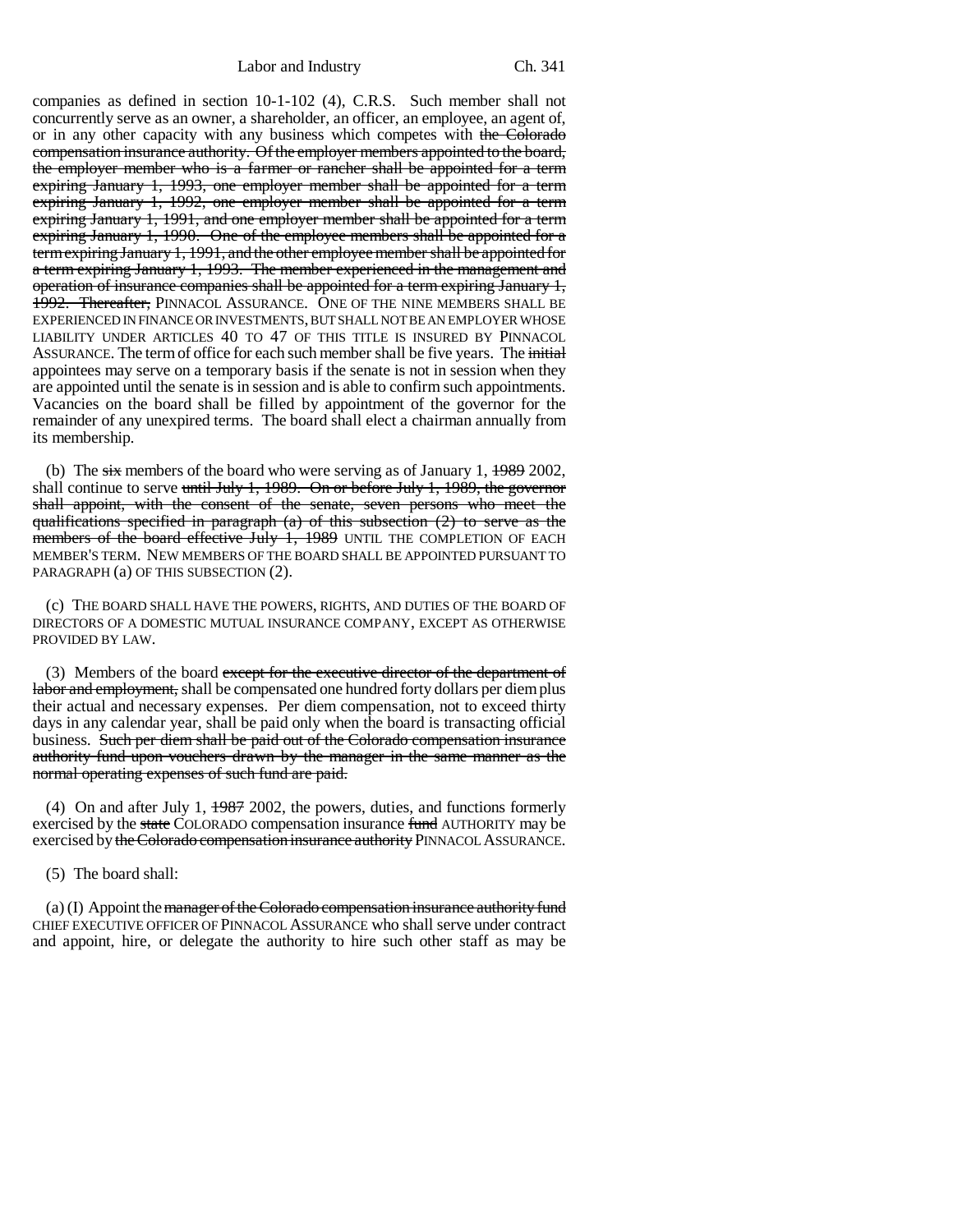necessary to carry out the duties of the Colorado compensation insurance authority PINNACOL ASSURANCE.

(II) IF AN EXECUTIVE OFFICER OF PINNACOL ASSURANCE IS APPOINTED PURSUANT TO SUBPARAGRAPH (I) OF THIS PARAGRAPH (a) AND SUCH EXECUTIVE OFFICER APPOINTS, HIRES, OR DELEGATES DUTIES TO ANY OTHER STAFF NECESSARY TO CARRY OUT THE DUTIES OF PINNACOL ASSURANCE, AND THE EXECUTIVE OFFICER OR OTHER STAFF RECEIVES TOTAL COMPENSATION, INCLUDING BONUSES OR DEFERRED COMPENSATION, IN AN AMOUNT EQUAL TO OR GREATER THAN ONE HUNDRED FIFTY THOUSAND DOLLARS ANNUALLY, SUCH COMPENSATION INFORMATION SHALL BE A PUBLIC RECORD.

(b) Develop and approve an annual budget;

(c) Establish general policies and procedures for the operation and administration of the Colorado compensation insurance authority fund and matters in connection therewith PINNACOL ASSURANCE;

(d) Promulgate reasonable rules and regulations pertaining to the operation of the Colorado compensation insurance authority fund;

(e) Promulgate rules POLICIES AND PROCEDURES that establish the basis by which employer premiums payable to the Colorado compensation insurance authority fund PINNACOL ASSURANCE are determined. The board may establish different rates for employers who meet the requirements established by the board for any classification after complying with the requirements of part 4 of article 4 of title 10, C.R.S., so long as those rates are not excessive, inadequate, or unfairly discriminatory.

 $(e.5)$  (f) Offer to provide workers' compensation insurance and employer's liability insurance covering any liability of Colorado employers on account of personal injuries sustained by, or the death of, any employee. The board NOTHING IN THIS ARTICLE SHALL BE INTERPRETED TO PERMIT PINNACOL ASSURANCE TO PROVIDE ANY OTHER TYPE OF INSURANCE OR TO PROVIDE INSURANCE TO EMPLOYERS THAT ARE NOT COLORADO EMPLOYERS. PINNACOL ASSURANCE shall not refuse to insure any Colorado employer or cancel any insurance policy due to the risk of loss OR AMOUNT OF PREMIUM, except as otherwise provided in this title.

 $(f)$  (g) Review and streamline administrative procedures;

 $\left(\frac{g}{g}\right)$  (h) Oversee the operations and make necessary personnel changes;

 $\langle \overrightarrow{h} \rangle$  (i) Review the investigative procedures and implement changes to expedite investigations;

 $\overleftrightarrow{H}$  (i) Review and recommend legislation pertaining to workers' compensation in articles 40 to 47 of this title and to clarify legal concepts related thereto;

 $\overleftrightarrow{H}$  (k) Review the method of calculation of the experience modification factor with the object of providing maximum incentives for job safety; and submit recommendations to the board for consideration in setting and approving rates; and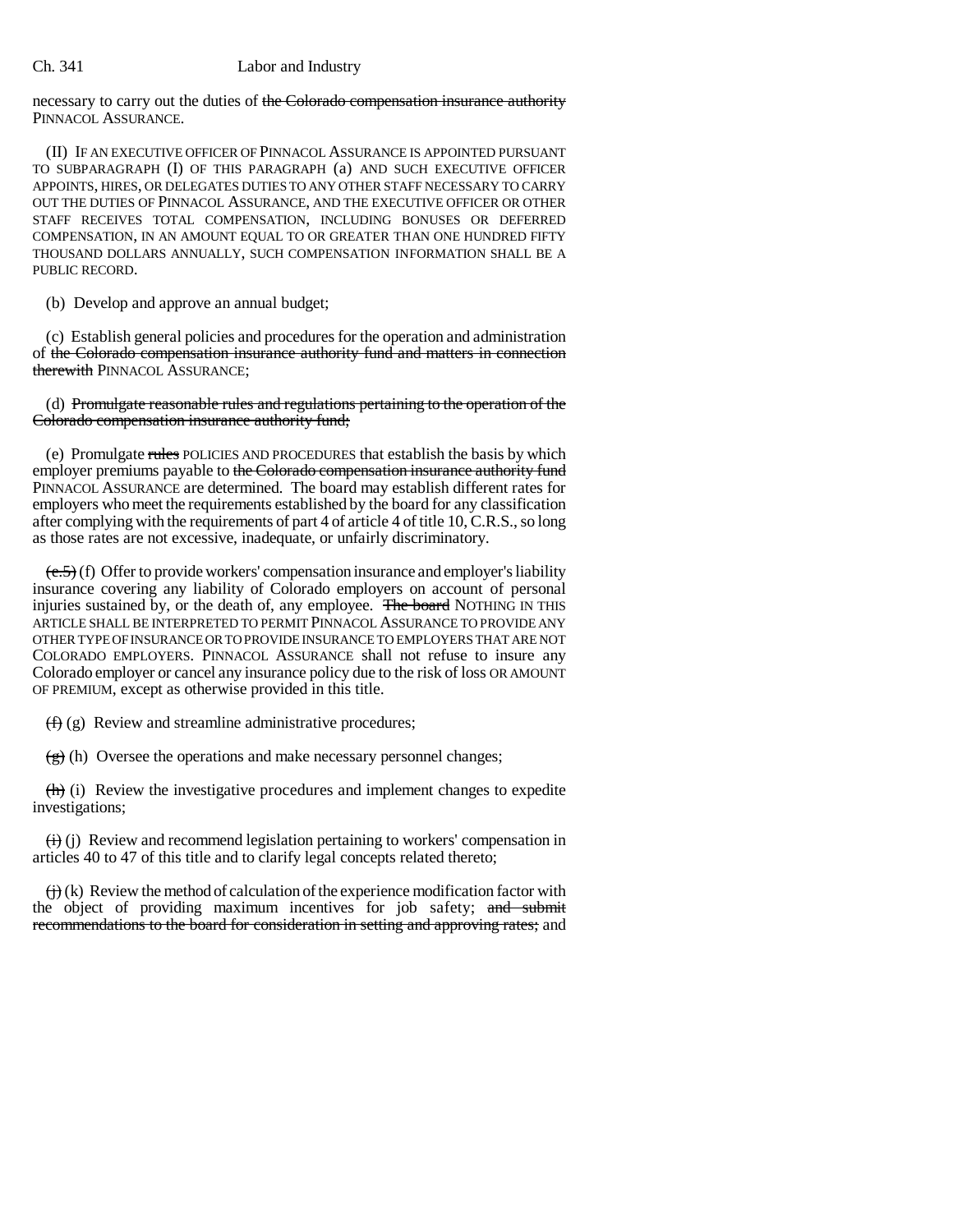$\langle k \rangle$  (1) Establish general policies and procedures by rule and regulation concerning medical care cost containment practices under articles 40 to 47 of this title.

(6) Article 4 of title 24, C.R.S., shall not apply to the promulgation of any policies OR procedures and rules and regulations authorized by subsection (5) of this section.

(7) (a) The board is authorized to contract with the department of labor and employment through the state personnel board pursuant to section 13 (4) of article XII of the state constitution for personnel to provide administrative support services, including, but not limited to, data processing. The board may also contract with the private sector.

(b) The board is authorized to contract with the department of labor and employment or the department of personnel for information processing and administrative support services other than personnel for carrying out the functions authorized in this article.

(8) The board may expend reasonable amounts for the rent of quarters furnished by the department of labor and employment or from private sources for use in the administration of the Colorado compensation insurance authority fund.

 $(8.5)$  (7) The Colorado compensation insurance authority PINNACOL ASSURANCE may sell services, including but not limited to medical bill processing, which THAT are developed pursuant to its powers under this article.

 $(9)$  (8) Any person who was an employee of the division of the state compensation insurance fund on July 1, 1987, may elect on or after July 1, 1987, but before July 1, 1992, either to become an employee of the Colorado compensation insurance authority or to continue to remain an employee of the department of labor and employment. If such person elects to become an employee of the authority, such person shall be exempt from the state personnel system, and, if a member of the public employees' retirement association, such person may continue membership in the association with all attendant rights and duties. All other employees of the authority EMPLOYEES OF PINNACOL ASSURANCE shall be exempt from the state personnel system but shall, by acceptance of employment, be subject to the provisions of article 51 of title 24, C.R.S. The authority PINNACOL ASSURANCE shall provide for the deduction of employer and employee contributions from salary and for payment to the association of such deductions and for any other payments which THAT would be due from a state employer.

(10) Any person who was an employee of the division of the state compensation insurance fund on July 1, 1987, and who does not become an employee of the Colorado compensation insurance authority before July 1, 1992, shall continue to be within the state personnel system and shall continue to be an employee of the department of labor and employment if permitted under rules of the state personnel board. However, any employee who continues to perform duties or fulfill responsibilities for the benefit of the authority shall become an employee of the authority if that employee accepts a promotion, voluntary demotion, or transfer for purposes of a change of duties performed for the benefit of the authority. In such case, such person shall be exempt from the state personnel system, and, if such person is a member of the public employees' retirement association, such person may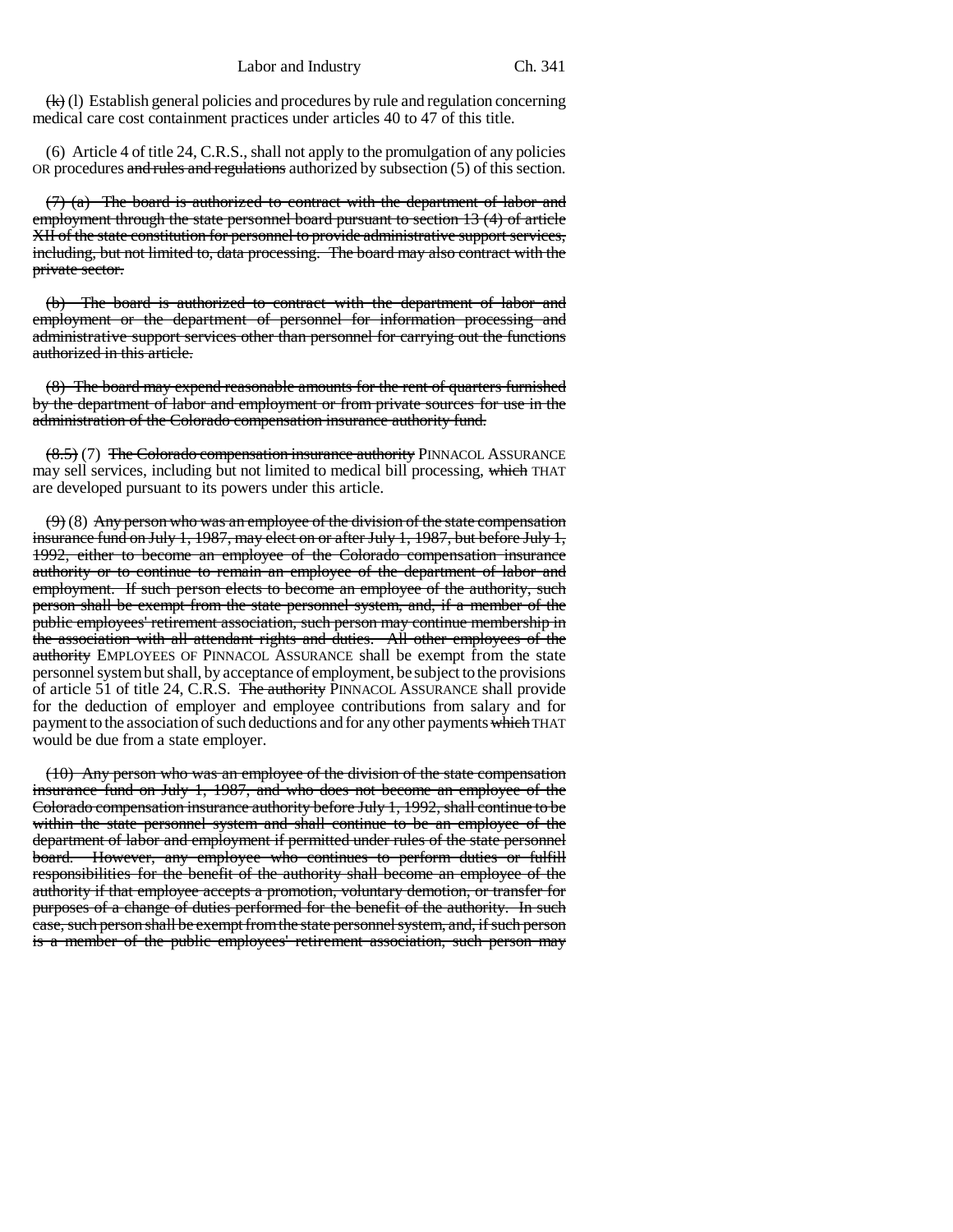continue membership in the association with all attendant rights and duties. The authority shall provide for the deduction of employer and employee contributions from salary and for payment to the association of such deductions and for any other payments which would be due from a state employer.

 $(11)$  (9) Notwithstanding any provision of law to the contrary, the claim files of injured employees, the policy files of employers, and all business records relating to the determination of rates that are not required to be disclosed by any other insurance company shall not be subject to the provisions of part 2 of article 72 of title 24, C.R.S.

 $(12)$  (10) With respect to meetings of the Colorado compensation insurance authority PINNACOL ASSURANCE, matters relating to the claim files of injured employees and policy files of employers shall not be subject to the provisions of part 4 of article 6 of title 24, C.R.S.

(13) (11) The Colorado compensation insurance authority PINNACOL ASSURANCE may enter into cooperative arrangements with any public or private entity for the purpose of carrying out its powers, duties, and functions. Nothing in this section shall require or be interpreted to require an employer to provide health insurance coverage for its employees.

(12) NOTWITHSTANDING THE PROVISIONS OF SUBSECTION (1) OF THIS SECTION, UPON THE ATTAINMENT OF A REASONABLE SURPLUS AS SET FORTH IN SECTION 8-45-111, THE "COLORADO GOVERNMENTAL IMMUNITY ACT", ARTICLE 10 OF TITLE 24, C.R.S., SHALL NOT APPLY TO PINNACOL ASSURANCE.

(13) ANY MEMBER OF THE BOARD WHO OWNS AT LEAST TEN PERCENT OF AN ENTITY THAT ENTERS INTO A CONTRACT WITH PINNACOL ASSURANCE SHALL DISCLOSE THE BOARD MEMBER'S OWNERSHIP INTEREST IN THE ENTITY. THIS DISCLOSURE SHALL BE A PUBLIC RECORD.

**SECTION 2.** 8-45-102, Colorado Revised Statutes, is amended to read:

**8-45-102. Pinnacol Assurance fund created - control of fund.** (1) There is hereby created in the state treasury a fund, to be known as the Colorado compensation insurance authority PINNACOL ASSURANCE fund, for the benefit of injured and the dependents of killed employees, which shall be administered in accordance with the provisions of this article by the board. Such administration shall be without liability on the part of the state, beyond the amount of said fund, constituted as provided in this article. THE STATE SHALL HAVE NO LIABILITY FOR THE SOLVENCY OR FINANCIAL CONDITION OF THE FUND.

(2) The manager CHIEF EXECUTIVE OFFICER is vested with full power and jurisdiction over the administration of the Colorado compensation insurance authority fund PINNACOL ASSURANCE and may appoint such subordinate officers as may be necessary for the efficient operation of the Colorado compensation insurance authority PINNACOL ASSURANCE and may do and perform all things, whether specifically designated in this article or in addition thereto, which THAT are necessary or convenient in the exercise of any power or jurisdiction over said fund PINNACOL ASSURANCE in the administration thereof under the provisions of this article as fully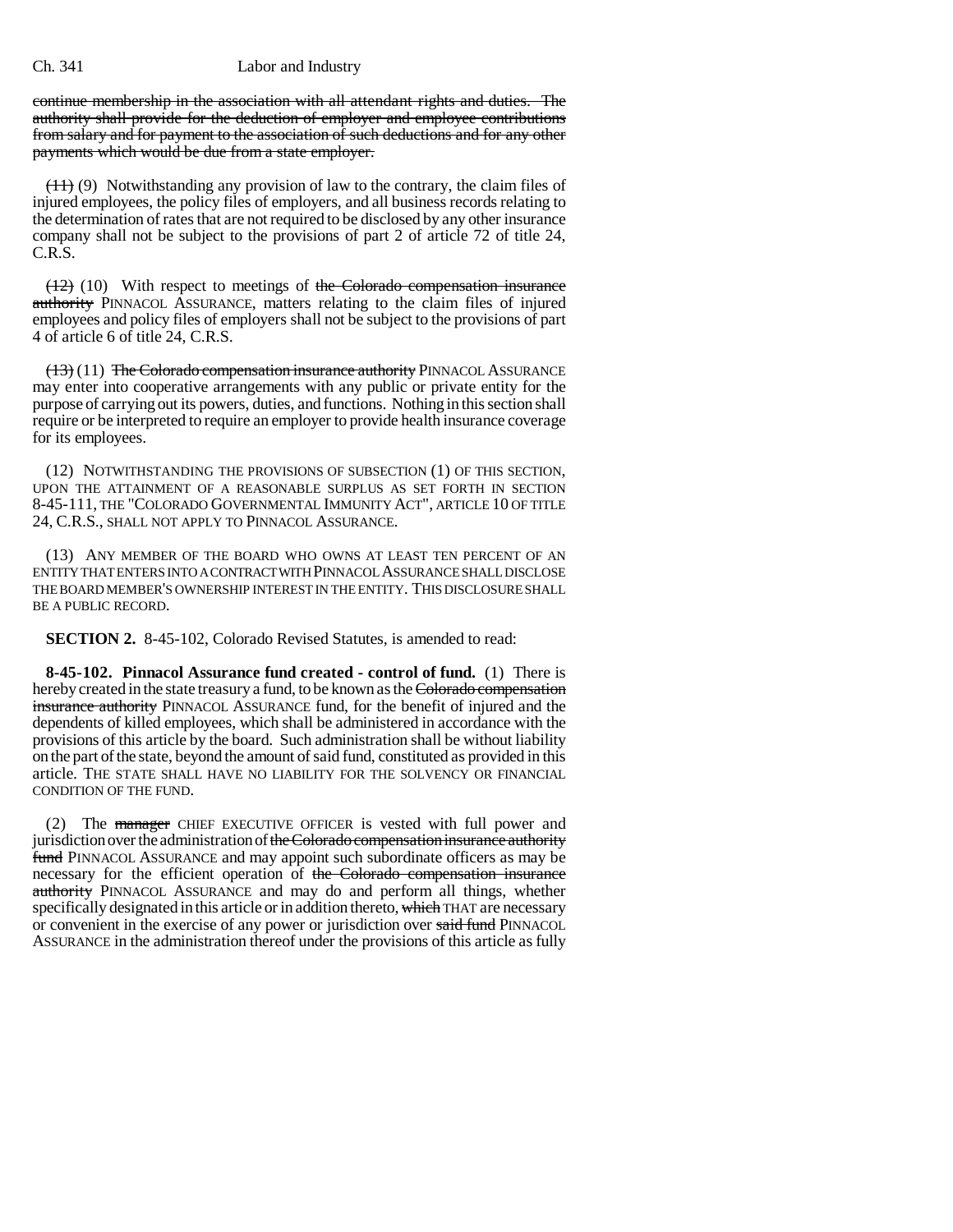and completely as the head of a private insurance company might or could do, subject, however, to all the provisions of this article AND OTHER APPLICABLE LAW.

(3) Control of all moneys in the Colorado compensation insurance authority PINNACOL ASSURANCE fund shall be transferred to the board, which shall administer the fund and use such moneys for the purposes of this article.

(4) The Colorado compensation insurance authority PINNACOL ASSURANCE fund shall be a continuing fund and shall consist of all premiums received and paid into said fund for compensation insurance, all property and securities acquired by and through the use of moneys belonging to said fund, and all interest earned upon moneys belonging to said fund and deposited or invested. as provided in section 8-45-120. Said fund shall be applicable to the payment of the salaries of the employees of the fund and to its other operating expenses and to the payment of losses sustained or liabilities incurred under the contracts or policies of insurance issued by said Colorado compensation insurance authority fund PINNACOL ASSURANCE in accordance with the provisions of articles 40 to 47 of this title. All moneys in the fund previously known as the state COLORADO compensation insurance AUTHORITY fund shall be transferred into the Colorado compensation insurance authority fund on July 1, 1987 PINNACOL ASSURANCE FUND ON JULY 1, 2002.

(5) The moneys in the Colorado compensation insurance authority PINNACOL ASSURANCE fund shall be continuously available for the purposes of this article and shall not be transferred to or revert to the general fund of the state at the end of any fiscal year. ALL REVENUES, MONEYS, AND ASSETS OF PINNACOL ASSURANCE BELONG SOLELY TO PINNACOL ASSURANCE. THE STATE OF COLORADO HAS NO CLAIM TO NOR ANY INTEREST IN SUCH REVENUES, MONEYS, AND ASSETS AND SHALL NOT BORROW, APPROPRIATE, OR DIRECT PAYMENTS FROM SUCH REVENUES, MONEYS, AND ASSETS FOR ANY PURPOSE.

**SECTION 3.** 8-45-103, Colorado Revised Statutes, is amended to read:

**8-45-103. Board to fix rates - chief executive officer to administer rates - sue and be sued - contracts - care of injured.** (1) The board shall have full power and it is its duty to fix and determine the rates to be charged by the Colorado compensation insurance authority fund PINNACOL ASSURANCE for compensation insurance.

(2) The manager CHIEF EXECUTIVE OFFICER shall manage and conduct all business and affairs in relation to the rates to be charged by the Colorado compensation **insurance authority fund PINNACOL ASSURANCE for compensation insurance which** shall be conducted in the name of the Colorado compensation insurance authority PINNACOL ASSURANCE, and in that name, without any other name, title, or authority, the **manager** CHIEF EXECUTIVE OFFICER may:

(a) (I) Sue and be sued in all the courts of this state, or of any other state, or of the United States, and in actions arising out of any act, deed, matter, or thing made, omitted, entered into, done, or suffered in connection with the Colorado compensation insurance authority fund PINNACOL ASSURANCE and the administration, management, or conduct of the business or affairs relating thereto; and the manager CHIEF EXECUTIVE OFFICER shall be authorized to employ counsel to represent the fund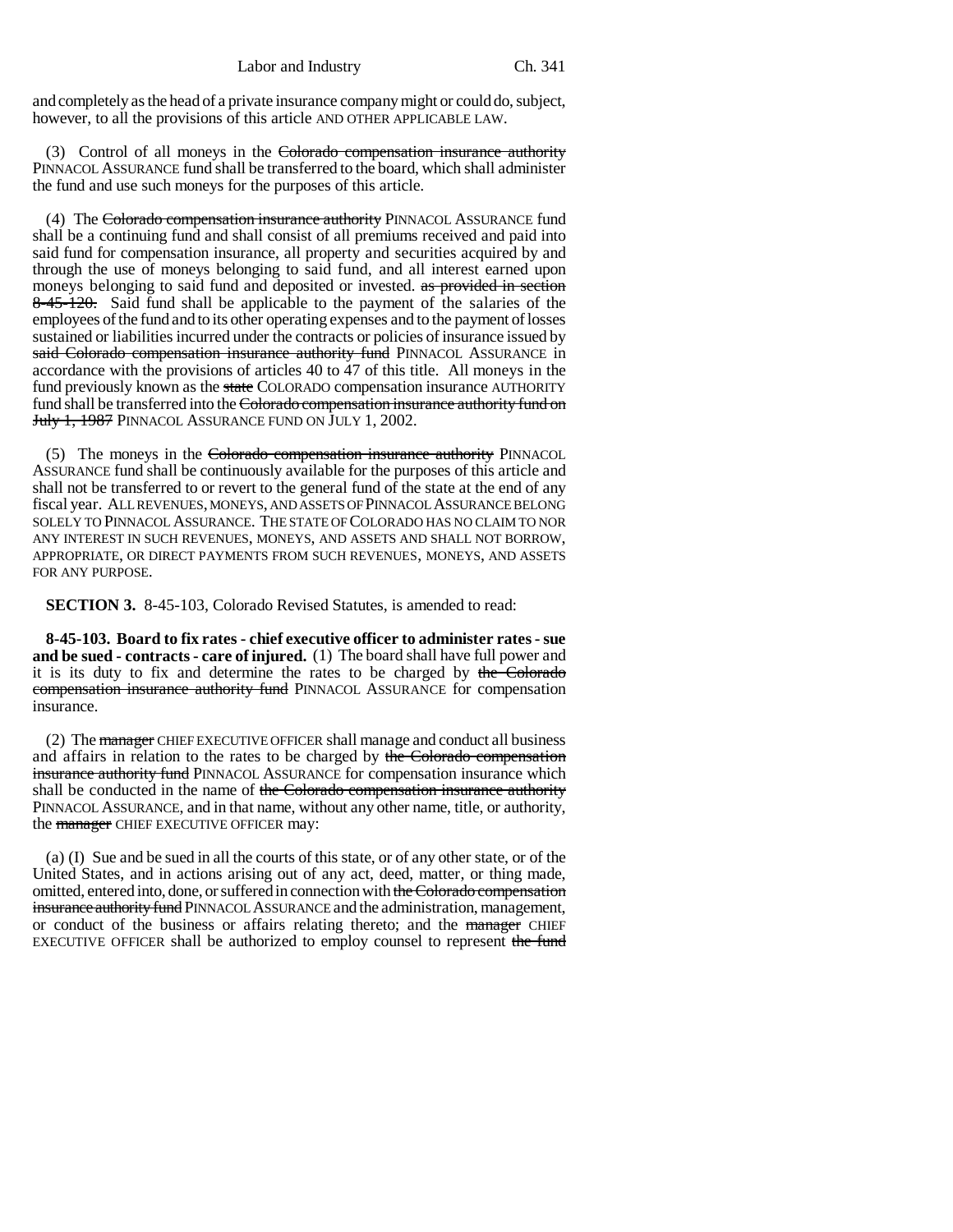PINNACOL ASSURANCE in any action.

(II) Nothing in this paragraph (a) shall be construed to waive any provisions of the "Colorado Governmental Immunity Act", article 10 of title 24, C.R.S., nor shall it be construed to waive immunity of the state of Colorado from suit in federal court, guaranteed by the eleventh amendment to the constitution of the United States.

(b) Make and enter into contracts of insurance with employers as provided in this article, and such other contracts or obligations relating to the Colorado compensation insurance authority fund as are authorized or permitted under the provisions of articles 40 to 47 of this title; but the manager THE CHIEF EXECUTIVE OFFICER shall not, nor shall any officer or employee of the Colorado compensation insurance authority PINNACOL ASSURANCE, or entities or parties with whom it contracts for services, be personally liable in a private capacity for or on account of any act done or omitted or contract or other obligation entered into or undertaken in an official capacity in good faith and without intent to defraud in connection with the administration, management, or conduct of the Colorado compensation insurance authority fund PINNACOL ASSURANCE, its business, or other affairs relating thereto.

(c) Contract with physicians, surgeons, and hospitals for medical and surgical treatment, services and supplies, crutches and apparatus, and the care and nursing of injured persons entitled to benefits from said fund, and may contract for medical, surgical, hospital, and nursing services and supplies in excess of the amount and period otherwise limited in this article, if said manager may determine that the contracting of such extra medical, surgical, hospital, and nursing services and supplies might tend to reduce the period of disability for which said fund would be liable for the payment and compensation.

**SECTION 4. Repeal.** 8-45-104, Colorado Revised Statutes, is repealed as follows:

**8-45-104. Blanks furnished by state.** The board shall prepare and furnish to employers at the expense of the fund all such blanks as may be necessary to carry out the terms and provisions of articles 40 to 47 of this title in connection with operation and maintenance of the Colorado compensation insurance authority fund.

**SECTION 5.** 8-45-105, Colorado Revised Statutes, is amended to read:

**8-45-105. Places of employment classified - amount of premiums.** (1) The board may classify the places of employment of employers insured under the Colorado compensation insurance authority fund BY PINNACOL ASSURANCE into classes in accordance with the nature of the business in which they are engaged and the probable hazard or risk of injury to their employees. It shall determine the amount of the premiums which THAT such employers shall pay to said Colorado compensation insurance authority fund PINNACOL ASSURANCE, and may prescribe in what manner such premiums shall be paid, and may change the amount thereof both in respect to any or all of such employers as circumstances may require, and the condition of their respective plants, establishments, or places of work in respect to the safety of their employees may justify. All such premiums shall be levied on a basis that shall be fair, equitable, and just as among such employers.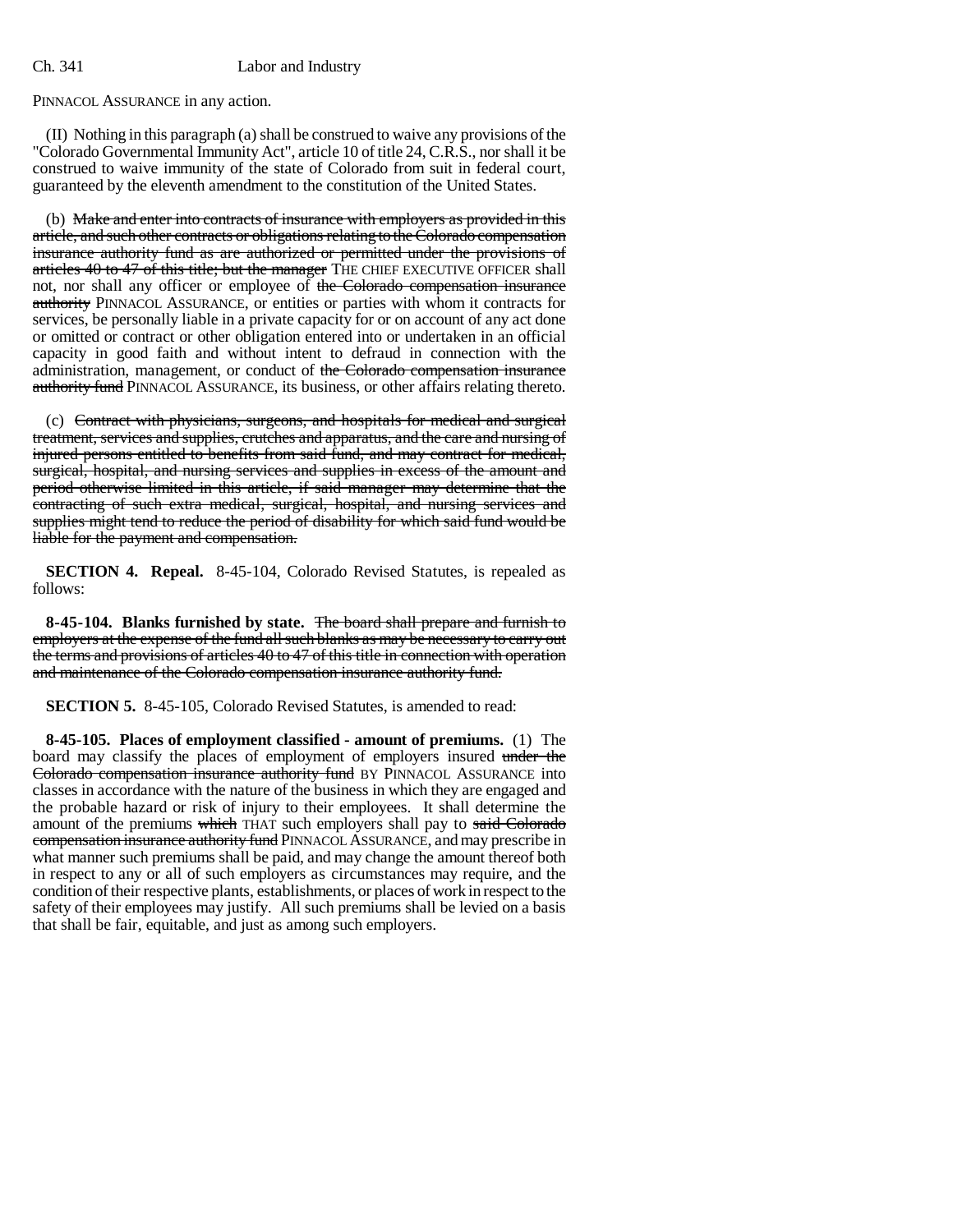(2) In classifying the places of employment of an employer insured under the Colorado compensation insurance authority fund as provided in subsection (1) of this section, if the performance of a particular task or operation by an employee or by employees is unusual or incidental to the overall operation of the employer, such performance shall not materially change the classification to a higher risk classification. If the employer receives a gross income of less than seven thousand five hundred dollars as a result of the performance of a particular task or operation that is secondary to the overall operation of the employer or if the percentage of time that an employee spends performing a particular task or operation constitutes five percent or less of the total overall hourly work performed annually by such employee, it shall be deemed to be unusual or incidental for the purposes of this subsection (2).

**SECTION 6.** 8-45-106 (1), Colorado Revised Statutes, is amended to read:

**8-45-106. Insurance at cost - board may impose surcharges.** (1) It is the duty of the board, in the exercise of the powers and discretion conferred upon it by articles 40 to 47 of this title, ultimately to fix and maintain, for each class of occupation, the lowest possible rates of premium consistent with the maintenance of a solvent Colorado compensation insurance authority PINNACOL ASSURANCE fund, and the creation and maintenance of a reasonable surplus after the payment of legitimate claims for injury and death, that may be authorized to be paid from the Colorado compensation insurance authority PINNACOL ASSURANCE fund for the benefit of injured and dependents of killed employees.

**SECTION 7.** 8-45-107, Colorado Revised Statutes, is amended to read:

**8-45-107. Basis of rates - reserve - surplus.** (1) Such rates shall take no account of the extent to which the employees in any particular establishment have or have not persons dependent upon them for support; nor of whether such employees have dependents who are nonresidents of the United States; nor of whether such employees are married or single; nor the age of any such employees.

 $(2)$  (1) The rates so made shall be that THE percentage of the payroll of any employer which THAT, on the average, shall produce a sufficient sum to:

(a) Carry all claims to maturity such that the rates shall be based upon the reserve and not upon the assessment plan;

(b) Produce a reasonable surplus as provided in articles 40 to 47 of this title,  $\frac{\text{and}}{\text{and}}$ to cover the catastrophe hazard, and to insure ENSURE the payment to employees and their dependents of the compensation provided in said articles.

 $(3)$  (2) In determining the amount of reserve to be laid aside to meet deferred payments according to awards, such reserve shall MAY be ascertained by finding the present worth of such deferred medical and indemnity payments calculated at a rate of interest not higher than six percent per annum and such calculations of disability indemnity benefits shall be made according to a table of mortality not lower than the American experience table of mortality and, in the discretion of the board, by such other and further methods as will result in the establishment of adequate reserves.

(3) THE AMOUNTS RAISED FOR THE PINNACOL ASSURANCE FUND SHALL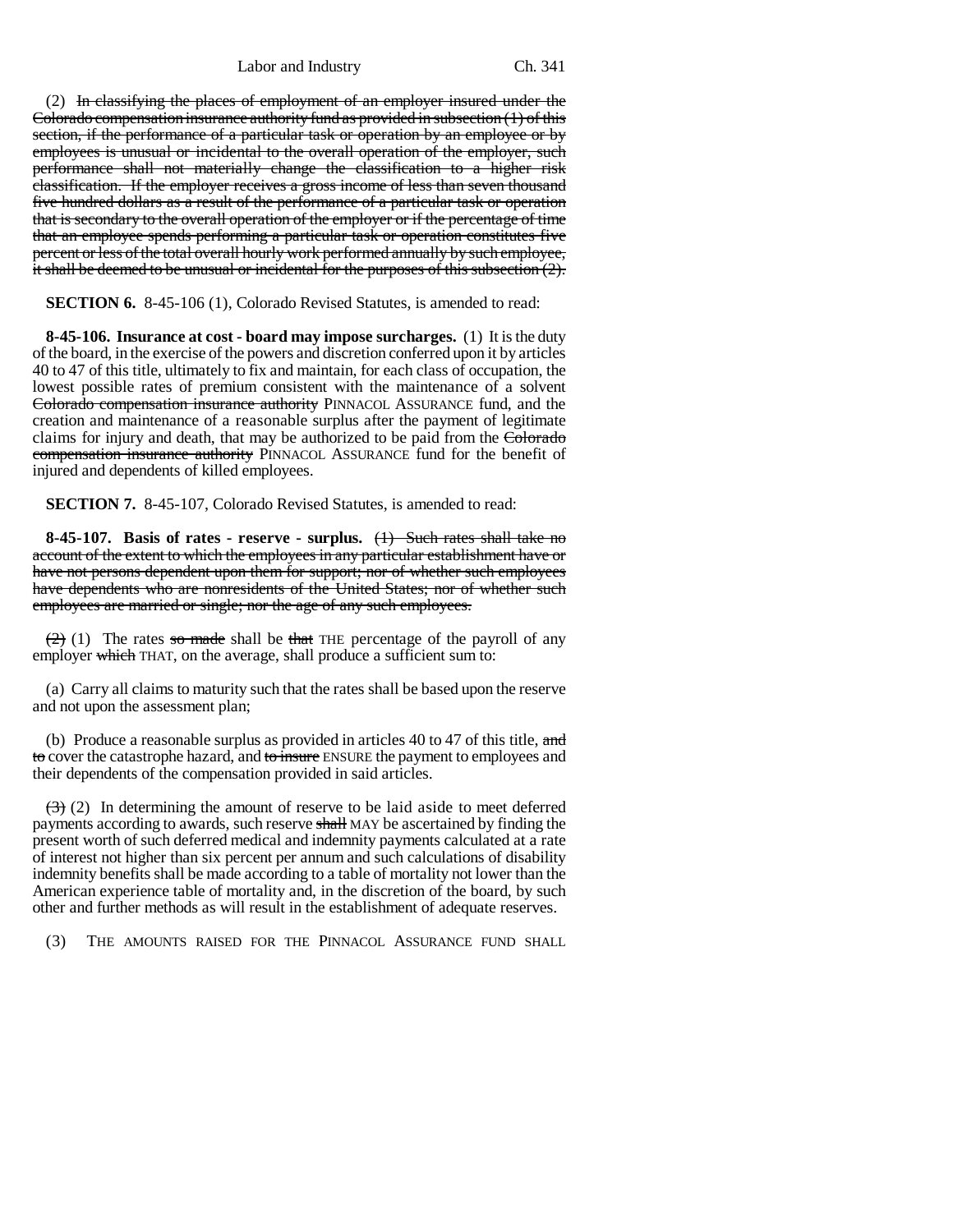ULTIMATELY BECOME NEITHER MORE NOR LESS THAN NECESSARY TO MAKE THE FUND SELF-SUPPORTING, WHICH INCLUDES THE ATTAINMENT AND MAINTENANCE OF AN ADEQUATE SURPLUS AS DETERMINED IN ACCORDANCE WITH SECTION 8-45-111, AND THE PREMIUMS OR RATES LEVIED FOR SUCH PURPOSE SHALL BE SUBJECT TO READJUSTMENT FROM TIME TO TIME BY THE BOARD AS MAY BECOME NECESSARY.

**SECTION 8. Repeal.** 8-45-109, Colorado Revised Statutes, is repealed as follows:

**8-45-109. Rate schedules posted.** The board shall cause to be prepared proper schedules showing the classification, rates, and regulations which shall be effective at such time as it may order. Said classification, rates, and regulations shall be published by posting a copy thereof on the bulletin board in the offices of the Colorado compensation insurance authority.

**SECTION 9. Repeal.** 8-45-110, Colorado Revised Statutes, is repealed as follows:

**8-45-110. Board to keep accounts - readjustment by board of rates.** The board shall keep an accurate account of the money paid in premiums by each of the several classes of occupations or industries and the disbursements on account of injuries and death of employees thereof. It shall also keep an account of the money received from each individual employer and the amount disbursed from the Colorado compensation insurance authority fund on account of injuries and death of the employees of such employer. The Colorado compensation insurance authority fund, including such portions of said fund as may be derived from premiums paid by the state and its political subdivisions, shall be one fund indivisible. It is the intention that the amounts raised for such Colorado compensation insurance authority fund shall ultimately become neither more nor less than to make said fund self-supporting, and the premiums or rates levied for such purpose shall be subject to readjustment from time to time by the board as may become necessary.

**SECTION 10.** 8-45-111, Colorado Revised Statutes, is amended to read:

**8-45-111. Portions of premiums paid carried to surplus.** The board shall set aside such proportion as it may deem necessary of the earned premiums paid into the Colorado compensation insurance authority PINNACOL ASSURANCE fund, as a contribution to the surplus of the fund. No later than January 1, 2001, the board shall submit a plan for approval by the commissioner of insurance for the attainment of a reasonable surplus as determined in accordance with section 10-3-201, C.R.S., or, such surplus as approved by the commissioner of insurance.

**SECTION 11.** 8-45-112, Colorado Revised Statutes, is amended to read:

**8-45-112. Amendment of rates - distribution to policyholders.** The board may amend at any time the rates for any class. No contract of insurance between the Colorado compensation insurance authority PINNACOL ASSURANCE and any employer shall be in effect until a policy or binder has been actually issued by the board and the premium therefor paid as and when required by this article. After the inspection of the premises of any employer, or after considering the experience of such employer, the manager may quote with respect to such employer's risk a rate higher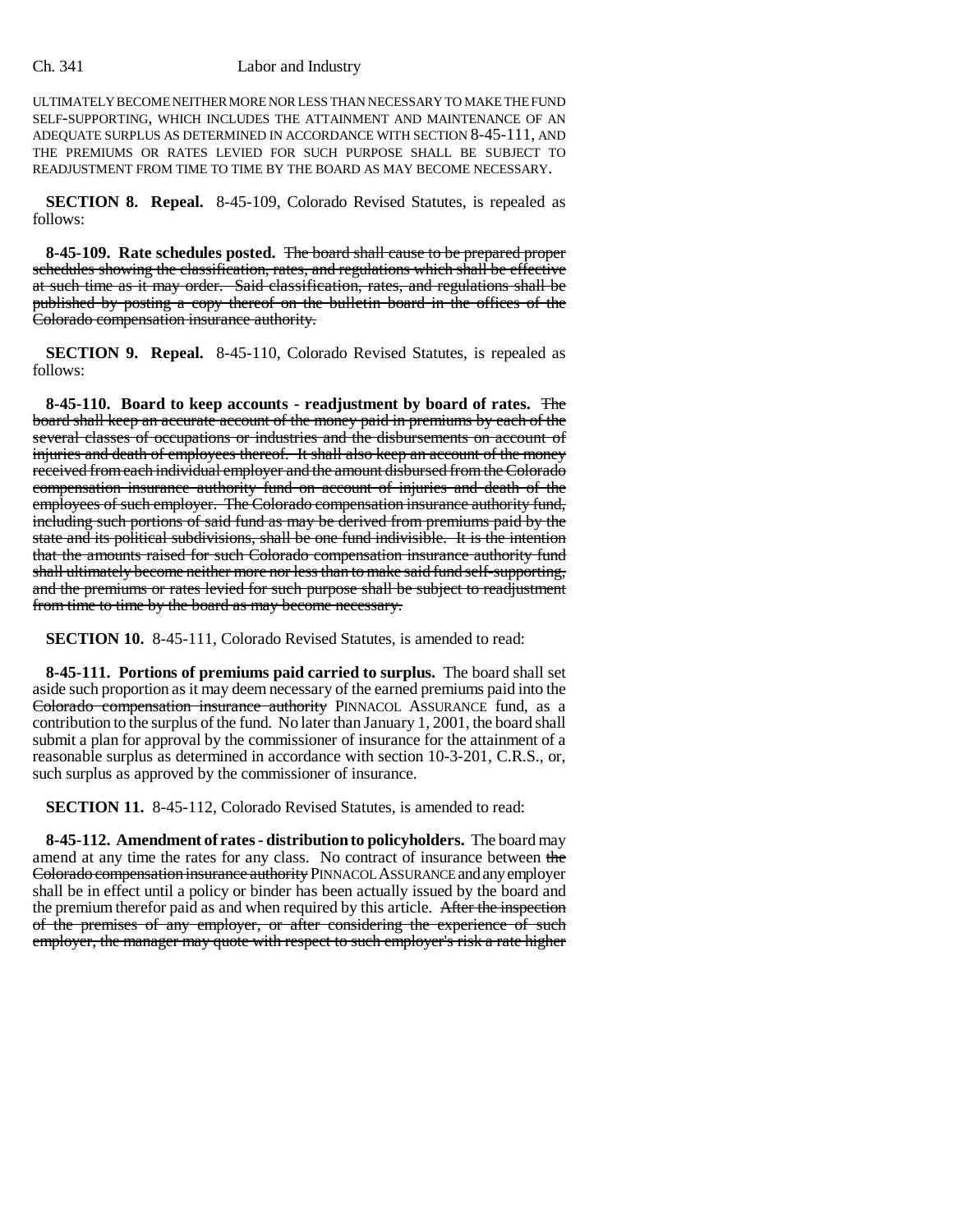or lower than that indicated by the manual issued by the board as applicable to the employer's risk. Any such decision of the manager shall be subject to review by the board. Not less often than once a year the manager CHIEF EXECUTIVE OFFICER shall tabulate the earned premiums paid by policyholders of the Colorado compensation insurance authority fund PINNACOL ASSURANCE. Should the experience of the PINNACOL ASSURANCE fund show a credit balance and after payment of all amounts which THAT have fallen due because of operating expenses, injury, or death, and after setting aside proper reserves, the board shall distribute such credit balance to the policyholders who have a balance to their credit in proportion to the premium paid and losses incurred by each such policyholder during the preceding insurance period. In the event any such policyholder fails to renew a policy in the Colorado compensation insurance authority fund WITH PINNACOL ASSURANCE for the period following the period in which said dividends were earned, said policyholder shall be entitled to said credit dividend if such policy is terminated in good standing. In the event an employer actually discontinues business, said employer's policy shall be cancelled, and the dividend, if any, when ascertained, shall be returned to the employer.

**SECTION 12.** 8-45-113, Colorado Revised Statutes, is REPEALED AND REENACTED, WITH AMENDMENTS, to read:

**8-45-113. New policies issued - when.** PINNACOL ASSURANCE SHALL NOT BE REQUIRED TO ISSUE A NEW POLICY OF INSURANCE TO AN EMPLOYER UNTIL ALL MONEYS DUE PINNACOL ASSURANCE HAVE BEEN PAID, ALL PREMIUMS HAVE BEEN PAID ON ALL CANCELLED POLICIES, AND THE EMPLOYER HAS COMPLIED WITH ALL PROVISIONS OF SUCH CANCELLED POLICIES.

**SECTION 13. Repeal.** 8-45-114, Colorado Revised Statutes, is repealed as follows:

**8-45-114. Adjustment of premiums.** In the event the amount of premium collected by the fund from any employer at the beginning of any policy period, as ascertained and calculated by using the estimated expenditure of wages for the period of time covered by such premium payments as a basis, shall differ from the earned premium based upon the actual wage expenditure for such policy period, an adjustment of the amount of such premium shall be made at the end of such policy period and the actual amount of such premium shall be determined in accordance with the amount of actual expenditure of wages for such period. In the event such actual wage expenditure for such period is less than the amount on which such estimated premium was collected, then such employer shall be entitled to have the amount of the difference in premium repaid or credited on succeeding premium payments. If the earned premium, where ascertained, exceeds in amount the premium so paid by such employer at the beginning of each such policy period, such employer, upon being advised of the true amount of such premium due, shall forthwith pay to said Colorado compensation insurance authority fund an amount equal to the difference between the amount actually found to be due and the amount so paid by the employer at the beginning of said policy period.

**SECTION 14. Repeal.** 8-45-115, Colorado Revised Statutes, is repealed as follows: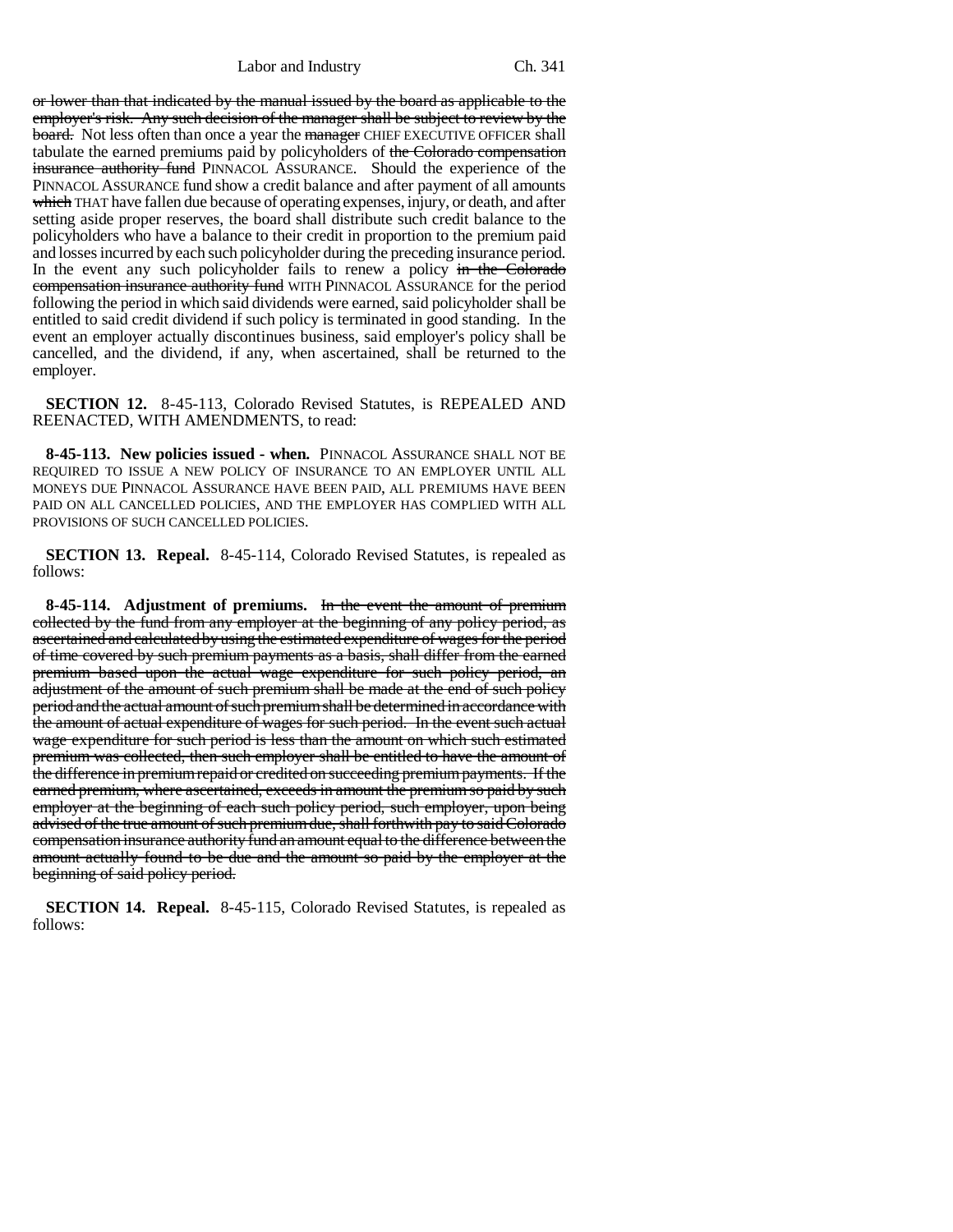**8-45-115. Determination of premium - payment in advance - deductibles.** (1) Each employer insured in the Colorado compensation insurance authority fund shall pay into the Colorado compensation insurance authority fund in advance the amount of premium determined and assessed against such employer for the ensuing period. The amount of the premium to be paid by such employer shall be determined in accordance with section 8-44-114. Payment shall be made within the time fixed by this article.

(2) Any employer of farm and ranch labor or any officer of an agricultural corporation insured in the Colorado compensation insurance authority fund may agree as a condition of the employer's policy to pay a certain amount not to exceed one thousand dollars per claim toward the total amount of any claim payable under articles 40 to 47 of this title. The amount of premium to be paid by an employer who agrees to pay such a deductible shall be reduced based upon such deductible and shall be determined by the manager in accordance with the rules and rates made and published by the board. The existence of a policy with a deductible or the fact of payment as a result of a deductible shall not affect the requirement of an employer to report an injury or death to the division as required in section 8-43-103 (1).

**SECTION 15. Repeal.** 8-45-116, Colorado Revised Statutes, is repealed as follows:

**8-45-116. Reinsurance.** The manager may secure reinsurance covering the catastrophe hazard with respect to any risks carried by the Colorado compensation insurance authority fund, and the state treasurer or the manager shall pay the premium for such reinsurance from the Colorado compensation insurance authority fund in the manner provided in section 8-45-118 for other disbursements from said fund.

**SECTION 16.** The introductory portion to 8-45-117 (1) and 8-45-117 (1) (b), (3), (4), and (5), Colorado Revised Statutes, are amended, and the said 8-45-117 is further amended BY THE ADDITION OF THE FOLLOWING NEW SUBSECTIONS, to read:

**8-45-117. Regulation by commissioner of insurance.** (1) The Colorado compensation insurance authority PINNACOL ASSURANCE shall be subject to regulation by the commissioner of insurance as provided in:

(b) Part 4 of article 4 of title 10, C.R.S., pertaining to rate regulation; however, if the PURE PREMIUM rates used by the Colorado compensation insurance authority PINNACOL ASSURANCE are the national council on compensation insurance rates previously approved by the commissioner of insurance, the Colorado compensation insurance authority PINNACOL ASSURANCE may use different PURE PREMIUM rates for employers who meet the requirements established by the board of directors after complying with the requirements of part 4 of article 4 of title 10, C.R.S., concerning type II insurers;

(3) Nothing in this section shall be construed to subject the Colorado compensation insurance authority PINNACOL ASSURANCE to any premium tax assessed pursuant to title 10, C.R.S.

(4) The cost of examinations performed in accordance with section 8-45-121 (4)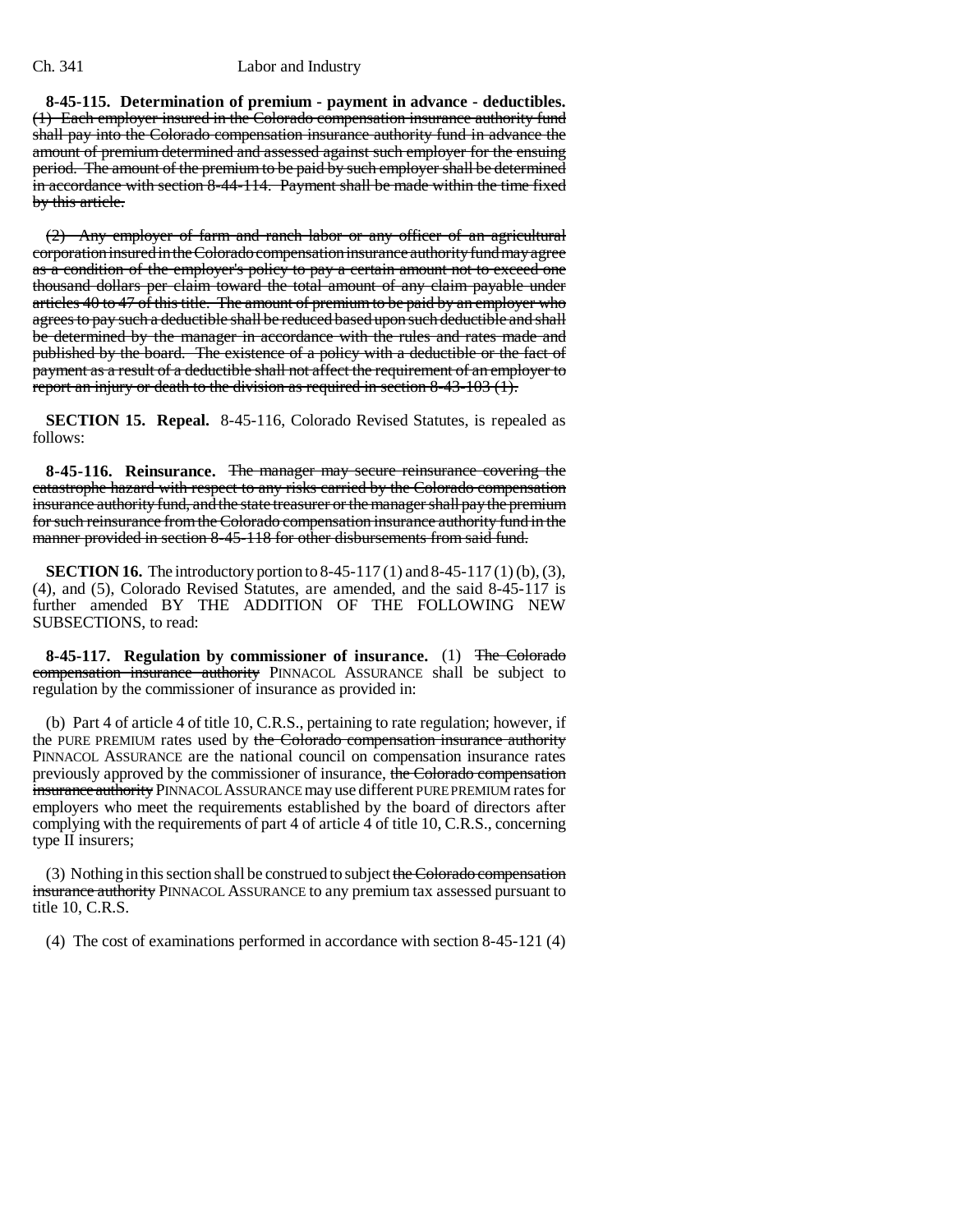shall be billed by the commissioner to the authority PINNACOL ASSURANCE at prevailing hourly rates based upon time records kept by the commissioner. Any such payment received by the commissioner is hereby appropriated to the division of insurance in addition to any other funds appropriated for its normal operation.

(5) At such time as a reasonable surplus of the Colorado compensation insurance authority PINNACOL ASSURANCE fund is reached pursuant to section 8-45-111 or when the Colorado compensation insurance authority PINNACOL ASSURANCE fails to comply with the plan to attain a reasonable surplus as set forth in section 8-45-111, the Colorado compensation insurance authority PINNACOL ASSURANCE shall be subject to regulation by the commissioner of insurance as provided in section 10-1-205 (7) and part 4 of article 3 of title 10, C.R.S., to the extent consistent with the provisions of this article.

(6) NOTWITHSTANDING THE PROVISIONS OF SECTIONS 8-45-102(1) AND 8-45-118, UPON THE ATTAINMENT OF A REASONABLE SURPLUS AS SET FORTH IN SECTION 8-45-111 AND VERIFIED BY AUDIT AND EXAMINATION PERFORMED IN ACCORDANCE WITH SECTION 8-45-121, ALL OF THE MONEYS IN THE PINNACOL ASSURANCE FUND SHALL BE TRANSFERRED OUT OF THE STATE TREASURY AND INTO THE CUSTODY OF THE BOARD OF PINNACOL ASSURANCE. THE BOARD SHALL THEREAFTER CONTROL THE INVESTMENT OF THE FUND PURSUANT TO THE REQUIREMENTS SET FORTH IN PART 2 OF ARTICLE 3 OF TITLE 10, C.R.S.

(7) NOTWITHSTANDING THE PROVISIONS OF SECTIONS 8-45-102 (1) AND 8-45-118, UPON THE TRANSFER OF THE MONEYS IN THE PINNACOL ASSURANCE FUND IN ACCORDANCE WITH SUBSECTION (6) OF THIS SECTION, THE BOARD OF PINNACOL ASSURANCE SHALL MAKE ALL DISBURSEMENTS, AND SUCH DISBURSEMENTS SHALL NOT BE MADE UPON STATE WARRANTS.

(8) NOTWITHSTANDING THE PROVISIONS OF SECTIONS 8-45-102 (1) AND 8-45-119, UPON THE TRANSFER OF THE MONEYS IN THE PINNACOL ASSURANCE FUND IN ACCORDANCE WITH SUBSECTION (6) OF THIS SECTION, THE STATE TREASURER SHALL NOT BE REQUIRED TO GIVE ANY BOND AS CUSTODIAN OF THE PINNACOL ASSURANCE FUND.

(9) AFTER THE TRANSFER OF THE MONEYS IN THE PINNACOL ASSURANCE FUND IN ACCORDANCE WITH SUBSECTION (6) OF THIS SECTION, IF THE COMMISSIONER OF INSURANCE PLACES PINNACOL ASSURANCE UNDER DIRECT SUPERVISION PURSUANT TO THE PROVISIONS OF SECTION 10-3-405, C.R.S., THE MONEYS IN THE PINNACOL ASSURANCE FUND MAY BE TRANSFERRED BACK TO THE CUSTODY OF THE STATE TREASURY PURSUANT TO SECTIONS 8-45-102 (1), 8-45-118, AND 8-45-119 AND THE STATE TREASURER SHALL CONTROL THE INVESTMENT OF THE FUND PURSUANT TO SECTION 8-45-120. THE TRANSFER OF FUNDS SHALL BE UNDER SUCH CONDITIONS AND WITHIN SUCH TIME PERIOD AS THE STATE TREASURER AND THE COMMISSIONER OF INSURANCE DEEM APPROPRIATE.

(10) PINNACOL ASSURANCE SHALL NOT ACQUIRE OR CONTROL ANY OTHER INSURER.

**SECTION 17.** 8-45-118, Colorado Revised Statutes, is amended to read: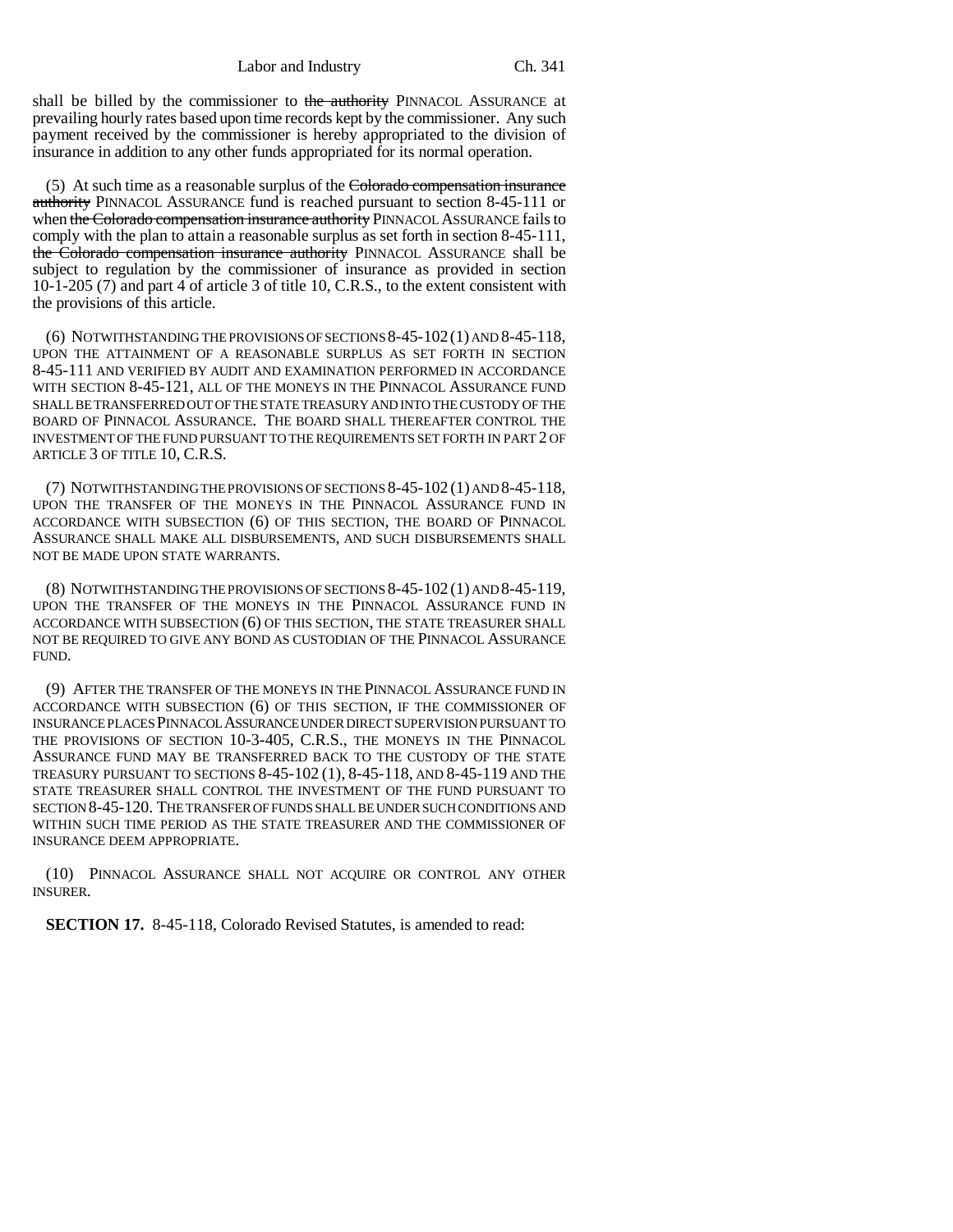**8-45-118. Treasurer custodian of fund - disbursements.** (1) The state treasurer shall be the custodian of the Colorado compensation insurance authority PINNACOL ASSURANCE fund, and all disbursements therefrom shall be paid either by the state treasurer upon warrants drawn in accordance with law upon vouchers issued by the board upon order of the manager CHIEF EXECUTIVE OFFICER, or by or under the direction of the manager CHIEF EXECUTIVE OFFICER in such other manner as the state treasurer may approve. In every case occurring in which a warrant has been drawn in accordance with law against the state treasurer upon vouchers issued by the board for payment of any sum of money from the Colorado compensation insurance authority PINNACOL ASSURANCE fund, or when another form of payment has been made from such fund by or under the direction of the manager CHIEF EXECUTIVE OFFICER, and the time within which said warrant or other form of payment shall be presented for payment in order to be valid has not been stamped, printed, or written across the face thereof, or otherwise specified, and a period of six months has elapsed since the issuance of such warrant or other form of payment, during which no person entitled thereto, or the proceeds thereof, has presented the same to the state treasurer for payment, or appeared to claim the funds so authorized to be paid from the hands of the state treasurer or the manager CHIEF EXECUTIVE OFFICER, such warrant or other form of payment may in the discretion of the manager CHIEF EXECUTIVE OFFICER be posted for cancellation, and thereafter cancelled and set aside.

(2) In every such case in which it is proposed to cancel any such warrant, the manager CHIEF EXECUTIVE OFFICER shall cause a notice to be drawn in duplicate, with a description of said warrant containing the amount, number, date of issuance, and name of payee, and shall cause one copy of said notice to be posted in a conspicuous place which THAT is open to the public in the office of said board and one copy to be delivered to the state treasurer. If, at the end of one month after the posting of such notice and the delivery of a copy to the state treasurer, such warrant is not presented for payment and no person entitled to the proceeds thereof appears to claim the funds so authorized to be paid in said warrant, said warrant may be cancelled as provided in this section.

(3) The state treasurer shall, thereupon, upon the request of the manager CHIEF EXECUTIVE OFFICER, transfer any such funds held to the credit of or for the payment of such warrant back to the credit of the Colorado compensation insurance authority PINNACOL ASSURANCE fund. If at any time thereafter application shall be made for the reissuance of such warrant, the same may be reissued, if the claim which THAT it represents appears to be valid and still outstanding. Such reissued warrant shall be made payable from the moneys on deposit in the Colorado compensation insurance authority PINNACOL ASSURANCE fund and shall be made payable to the person entitled to the proceeds thereof.

(4) EXCEPT AS PROVIDED IN SECTION 8-45-117, the powers and discretion granted in this section to the manager CHIEF EXECUTIVE OFFICER and the state treasurer shall obtain in all cases relating to the warrants or other forms of payment drawn on the Colorado compensation insurance authority PINNACOL ASSURANCE fund, anything to the contrary in any statute notwithstanding.

**SECTION 18.** 8-45-119 (1), Colorado Revised Statutes, is amended to read:

**8-45-119. State treasurer to give separate bond as custodian.** (1) The state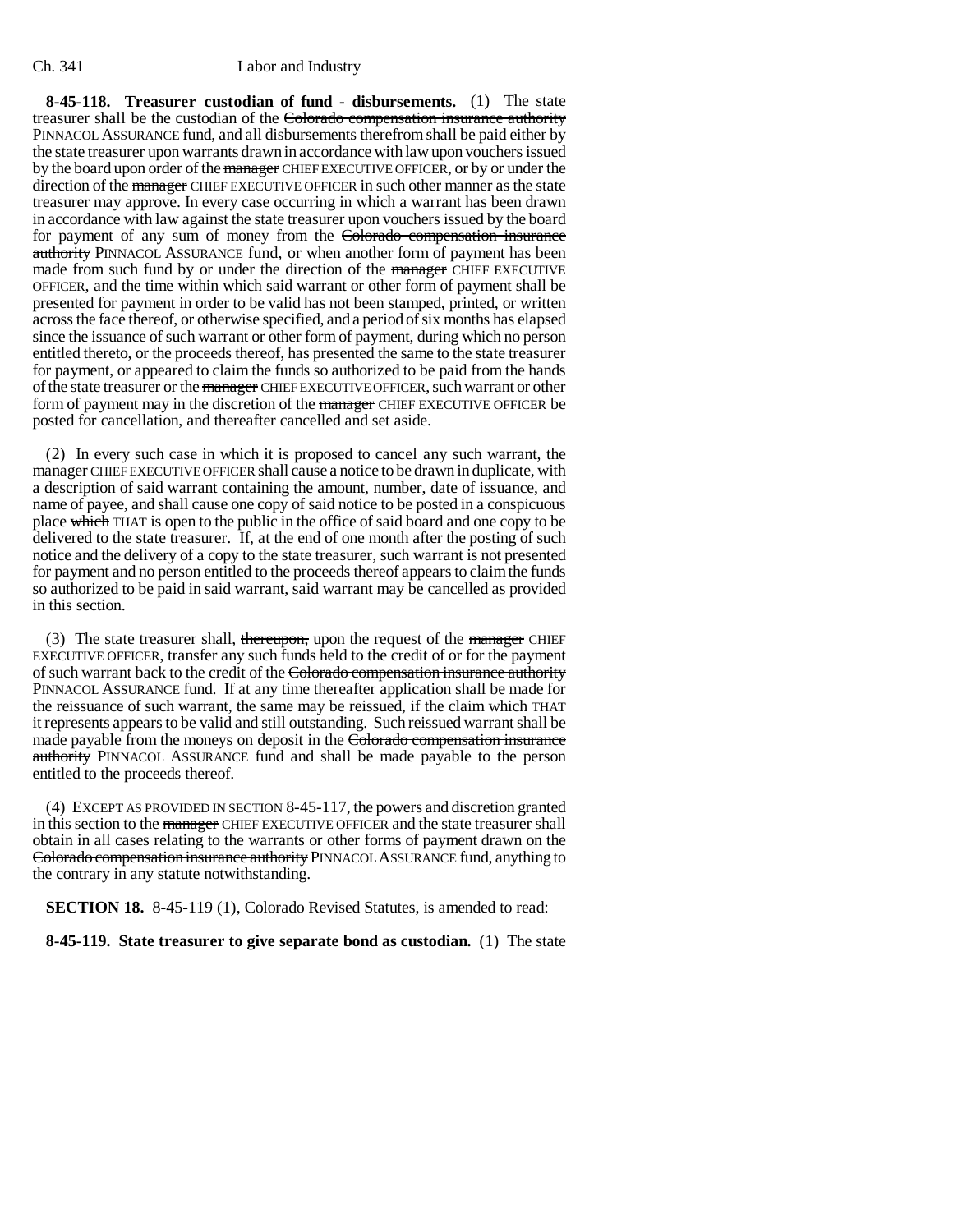treasurer shall give a separate and additional bond in such amount as may be fixed by the board with sureties to be approved by the governor, conditioned for the faithful performance of the state treasurer's duties as custodian of the Colorado compensation insurance authority PINNACOL ASSURANCE fund, and as custodian of all the bonds, warrants, investments, and moneys of, or belonging to, said Colorado compensation insurance authority PINNACOL ASSURANCE fund, subject to all provisions of law governing bonds of the state treasurer. The premium on said bond shall be paid out of the earnings of the Colorado compensation insurance authority PINNACOL ASSURANCE fund.

**SECTION 19.** 8-45-120 (1) and (2), Colorado Revised Statutes, are amended to read:

**8-45-120. State treasurer to invest funds.** (1) Except as provided in subsection (2) of this section, the state treasurer, after consulting with the board of directors or the board's designated committee as to the overall direction of the portfolio, shall invest any portion of the Colorado compensation insurance authority PINNACOL ASSURANCE fund, including its surplus or reserves, which is not needed for immediate use. Such moneys may be invested in the types of investments authorized in sections 24-36-109, 24-36-112, and 24-36-113, C.R.S. Such moneys may also be invested in common and preferred stock in the same manner as a domestic insurance company pursuant to 10-3-226, C.R.S. The state treasurer shall determine the appropriate percentage of the fund, not to exceed one hundred percent of the surplus, to be invested in common and preferred stock and the appropriate level of risk for such investments. The state treasurer may make such investments in the form of mutual funds and may contract with private professional fund managers and employ portfolio managers.

(2) Subject to approval by the board, the manager CHIEF EXECUTIVE OFFICER may convey title to the real property known as the 950 Broadway Building, located at 950 Broadway, Denver, Colorado, and the adjoining property to the south, situated and known as lots six through eighteen, block one, first addition to Arlington Heights, and may also authorize and direct the state treasurer to invest a portion of the funds in the Colorado compensation insurance authority PINNACOL ASSURANCE fund for the purchase of real property, to house, contain, and maintain the offices and operational facilities of the authority PINNACOL ASSURANCE as may be deemed necessary to accommodate its immediate and reasonably anticipated future needs. The manager CHIEF EXECUTIVE OFFICER is authorized to purchase such real property, buildings, and improvements thereon. Title to such real property, buildings, and improvements thereon shall vest in the Colorado compensation insurance authority PINNACOL ASSURANCE, and such assets shall be a part of the Colorado compensation insurance authority PINNACOL ASSURANCE fund. The manager CHIEF EXECUTIVE OFFICER may lease or rent space not needed for the immediate requirements of the authority PINNACOL ASSURANCE in such real property to other public agencies or private businesses. Moneys received from such rental or lease of space and moneys appropriated by the general assembly for rental or lease of space in such real property shall be deposited with the state treasurer for credit to the Colorado compensation insurance authority PINNACOL ASSURANCE fund. The manager CHIEF EXECUTIVE OFFICER shall not sell or otherwise dispose of any property, buildings, or improvements thereon so acquired, without consent of the board, and the moneys received from such sale or disposition shall be credited to the account of the Colorado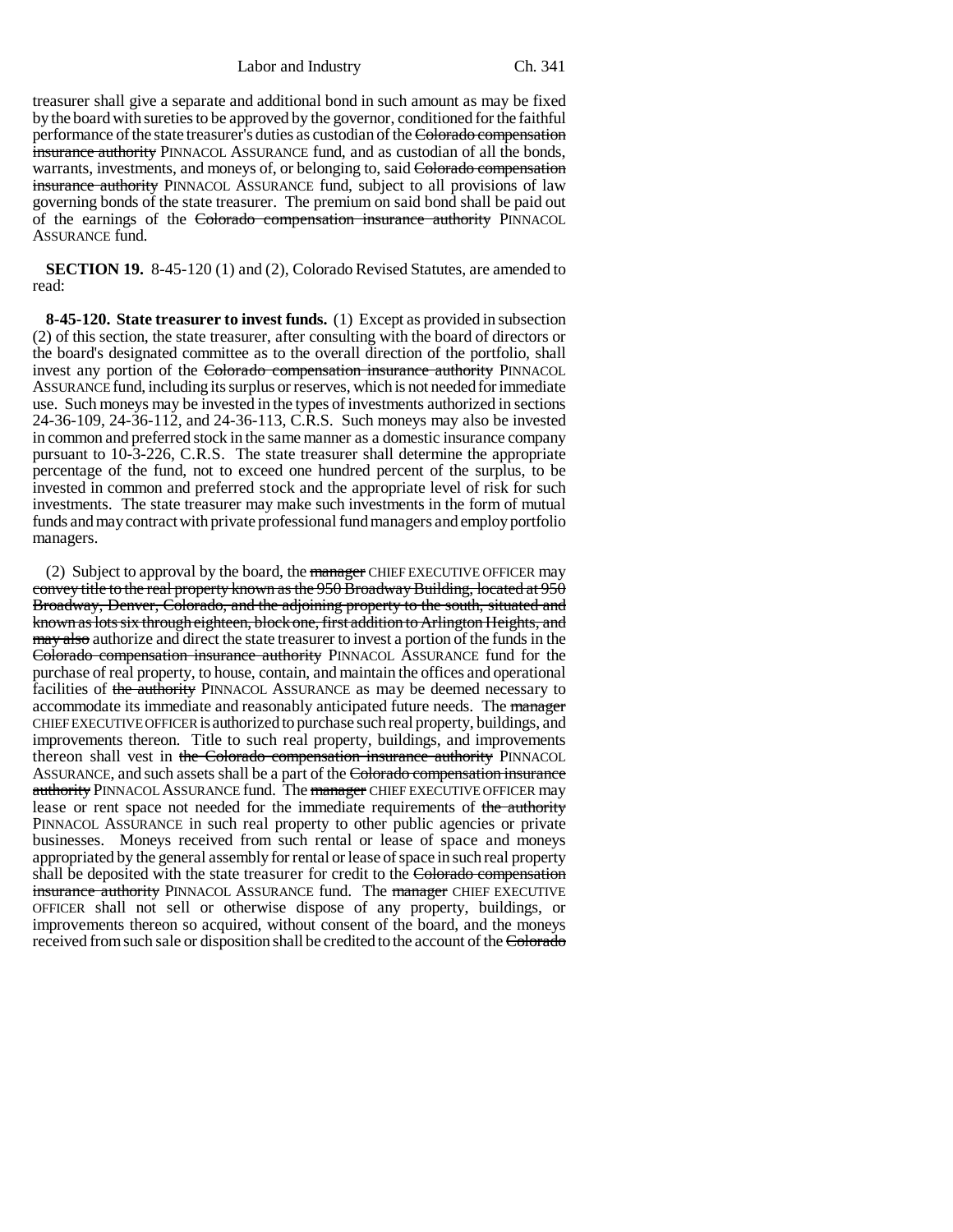compensation insurance authority PINNACOL ASSURANCE fund. Expenses for administration, operation, and maintenance of such real property, buildings, and improvements thereon shall be paid by the state treasurer upon the direction and authorization of the manager, out of the funds of the Colorado compensation insurance authority fund, in an amount not to exceed the moneys received from such rental or lease of space and moneys authorized by the board. The executive director of the department of labor and employment shall transfer any interest in the real property known as the 950 Broadway Building, located at 950 Broadway, Denver, Colorado, and the adjoining property to the south, situated and known as lots six through eighteen, block one, first addition to Arlington Heights, to the Colorado compensation insurance authority.

**SECTION 20.** 8-45-121, Colorado Revised Statutes, is amended to read:

**8-45-121. Visitation of fund by commissioner of insurance - annual audit examination.** (1) The Colorado compensation insurance authority fund PINNACOL ASSURANCE shall be open to visitation by the commissioner of insurance at all reasonable times, and the commissioner of insurance shall require from the manager CHIEF EXECUTIVE OFFICER reports as to the condition of such fund PINNACOL ASSURANCE, as required by law to be made by other insurance carriers doing business in this state insofar as applicable to said fund PINNACOL ASSURANCE.

(2) An annual audit of said fund shall be made by an auditor or firm of auditors, having the necessary specialized knowledge and experience, retained by the state auditor with the consultation and advice of the manager CHIEF EXECUTIVE OFFICER and the commissioner of insurance. The cost of such audit and examination shall be borne by the fund.

(3) The executive director of the department of labor and employment, with the consultation and advice of the manager and the commissioner of insurance, shall employ a qualified actuary or retain the services of a firm of actuaries of recognized standing who shall be free of any interest conflicting with the interests of the fund.

(4) At least once every three years, the commissioner of insurance shall conduct an examination of said fund, such examination to be conducted in the same manner as an examination of a private insurance carrier. With respect to such examination, the provisions of section 10-1-204, C.R.S., shall be applicable. The commissioner of insurance shall transmit a copy of the commissioner's examination to the governor, the state auditor, the general assembly, the executive director of the department of labor and employment, and the manager CHIEF EXECUTIVE OFFICER.

**SECTION 21.** 8-45-123, Colorado Revised Statutes, is amended to read:

**8-45-123. Change of names - direction to revisor.** The revisor of statutes is authorized to change all references to the state COLORADO compensation insurance authority in the "Workers' Compensation Act of Colorado" and everywhere else a reference is contained in the Colorado Revised Statutes to the Colorado compensation insurance authority PINNACOL ASSURANCE and to change all references to the state COLORADO compensation insurance authority fund in the "Workers' Compensation Act of Colorado" and everywhere else a reference is contained in the Colorado Revised Statutes to the Colorado compensation insurance authority PINNACOL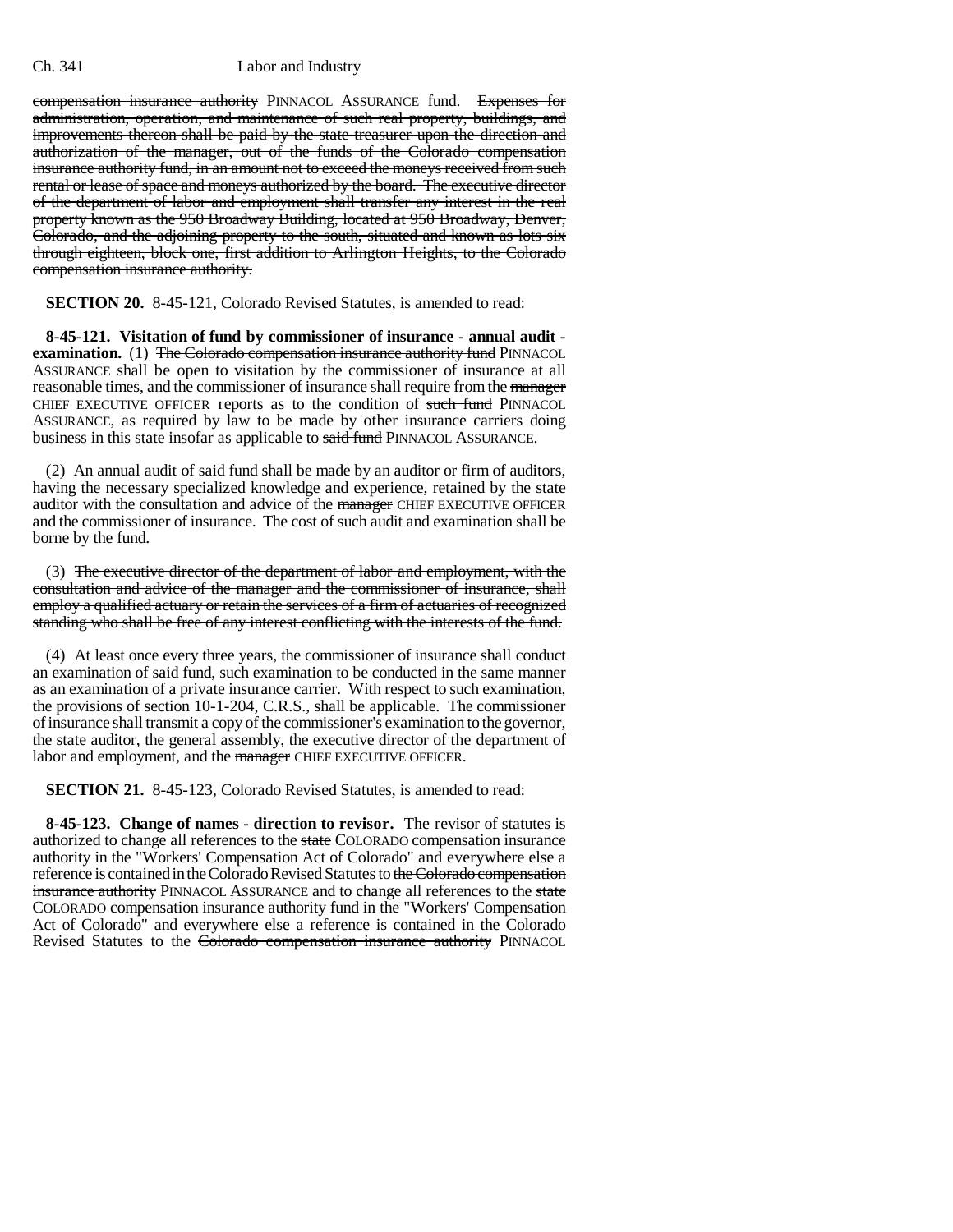#### ASSURANCE fund.

**SECTION 22. Repeal.** 8-1-146 (1), Colorado Revised Statutes, is repealed as follows:

**8-1-146. Effect of transfer of powers, duties, and functions.** (1) The division of labor and the division of the state compensation insurance fund to which powers, duties, and functions of the commission are transferred shall be the successors in every way, with respect to such powers, duties, and functions, except as otherwise provided in this article. Every act performed in the exercise of such powers, duties, and functions by the division of labor or the division of the state compensation insurance fund shall be deemed to have the same force and effect as if performed by the commission prior to July 1, 1969. Whenever the commission is referred to or designated by any law, contract, insurance policy, bond, or other document, such reference or designation shall be deemed to apply to the division of labor or the division of the state compensation insurance fund or, on and after July 1, 1987, the board of the Colorado compensation insurance authority fund, as the case may be, in which the powers, duties, and functions of the commission are vested by this article.

**SECTION 23.** 8-1-147 (1), Colorado Revised Statutes, is amended to read:

**8-1-147. Actions, suits, or proceedings not to abate by reorganization maintenance by or against successors.** (1) No suit, action, or other proceeding, judicial or administrative, lawfully commenced by or against the commission or by or against any officer or member of the commission in his OR HER official capacity or in relation to the discharge of his OR HER official duties shall abate by this article. The court may allow the suit, action, or other proceeding to be maintained by or against the division of labor the division of the state compensation insurance fund, or the board of the Colorado compensation insurance authority fund, as the case may be, or any officer affected.

**SECTION 24.** 8-1-149 (1), Colorado Revised Statutes, is amended to read:

**8-1-149. Transfer of officers, employees, and property.** (1) On July 1, 1969, such officers and employees who were engaged prior to said date in the performance of powers, duties, and functions of the commission and who, in the opinion of the executive director of the department of labor and employment and the governor, shall be necessary to perform the powers, duties, and functions of the division of labor  $\sigma$ the division of the state compensation insurance fund shall become officers and employees of the division of labor or the division of the state compensation insurance fund, as the case may be, and shall retain all rights to the state personnel system and retirement benefits under the laws of the state, and their services shall be deemed to have been continuous. All transfers and any abolishment of positions of personnel in the state personnel system shall be made and processed in accordance with state personnel system laws and rules and regulations. On July 1, 1987, the provisions of section 8-45-101 (7) and (8) concerning the transfer of employees in the division of the state compensation insurance fund applied.

**SECTION 25.** 8-14.5-104 (1) and (3), Colorado Revised Statutes, are amended to read: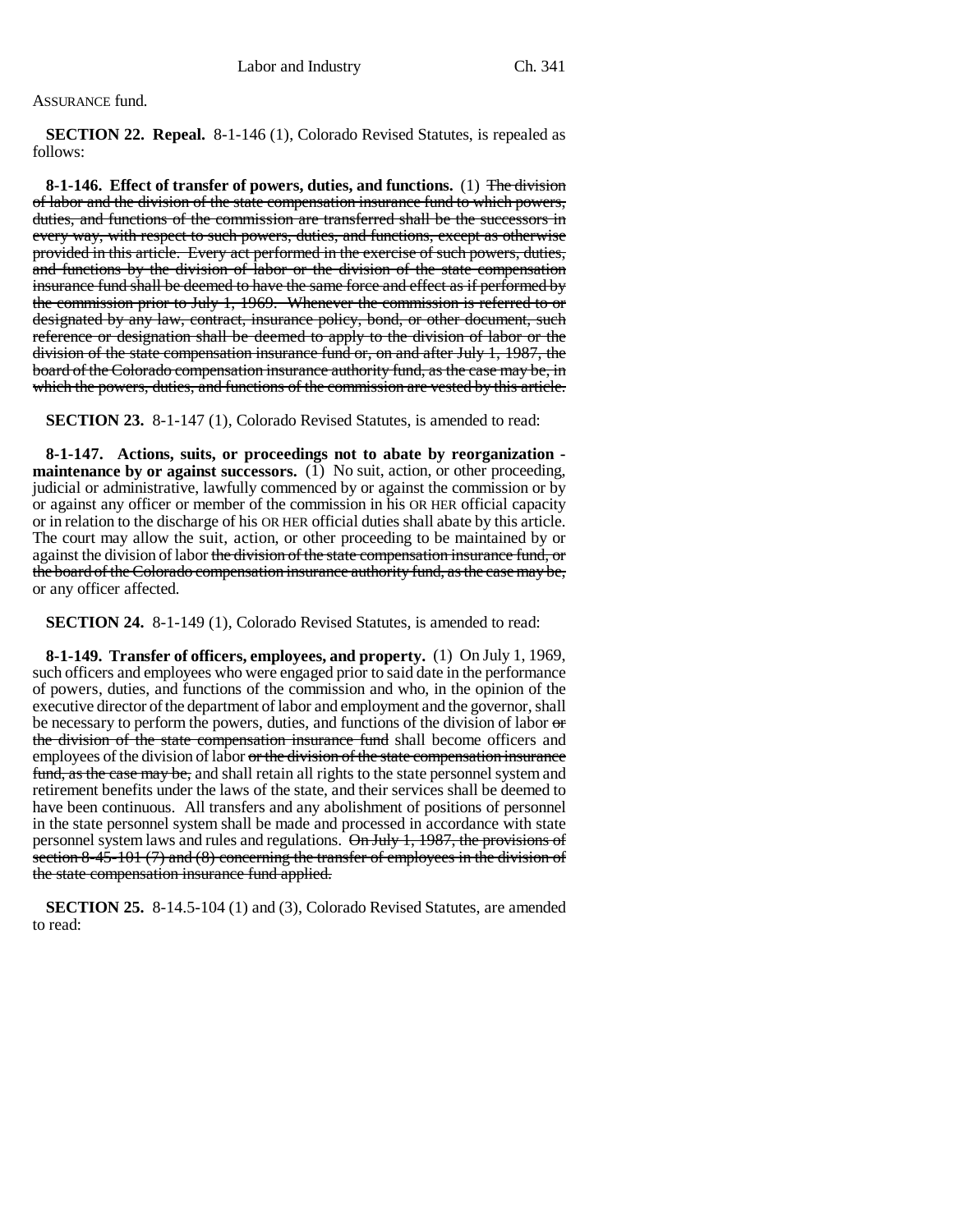**8-14.5-104. Creation of board.** (1) There is hereby created in the division the workers' compensation cost containment board, to be composed of seven members: The commissioner of insurance, the manager CHIEF EXECUTIVE OFFICER of the Colorado compensation insurance authority PINNACOL ASSURANCE, and five members appointed by the governor and confirmed by the senate. Appointed members of the board shall be chosen among the following: Employers or their designated representatives engaged in businesses having workers' compensation insurance rates in the upper five percent of the rate schedule, actuaries or executives with risk management experience in the insurance industry, or employers who have demonstrated good risk management experience with respect to their workers' compensation insurance.

(3) The appointed members of the board shall serve for terms of three years and may be reappointed; except that, of the members first appointed, two shall serve for terms of three years; two shall serve for terms of two years, and one shall serve for a term of one year. The manager CHIEF EXECUTIVE OFFICER of the Colorado compensation insurance authority PINNACOL ASSURANCE and the commissioner of insurance shall serve continuously.

**SECTION 26.** The introductory portion to 8-14.5-107.5 (1) and 8-14.5-107.5 (1) (a), (1) (b), and (2) (b), Colorado Revised Statutes, are amended to read:

**8-14.5-107.5. Workplace safety programs - study by commissioner.** (1) The commissioner shall undertake a full study of current workplace safety, risk management, and cost containment programs offered by insurers, including the Colorado compensation insurance authority PINNACOL ASSURANCE, a review and analysis of the various incentives used by insurers to obtain policyholder participation, including any premium adjustment programs in use, and shall evaluate other possible programs and incentives that could be used by insurers to expand workplace safety programs and reward policyholder participation. The commissioner shall consult with the Colorado department of labor and employment in conducting the study. Such study, review and analysis, and evaluation shall include but not be limited to the following:

(a) Whether or not by a date certain, all insurers including the Colorado compensation insurance authority PINNACOL ASSURANCE issuing workers' compensation insurance policies in this state shall offer all insureds in the ten most populous counties a managed care plan featuring a designated medical provider;

(b) Whether or not by a date certain, if it is in the best interest of employers and employees, all insurers including the Colorado compensation insurance authority PINNACOL ASSURANCE issuing workers' compensation insurance policies in this state shall offer to all or some selected classes of insureds some type of basic workplace safety program;

(2) (b) Insurers shall make all necessary information and records pertaining to workplace safety programs of such insurers available to the commissioner in carrying out the study required by subsection (1) of this section. The reasonable costs of such study shall be borne by insurers, including the Colorado compensation insurance authority PINNACOL ASSURANCE, as determined by the commissioner based on the total cost of such study.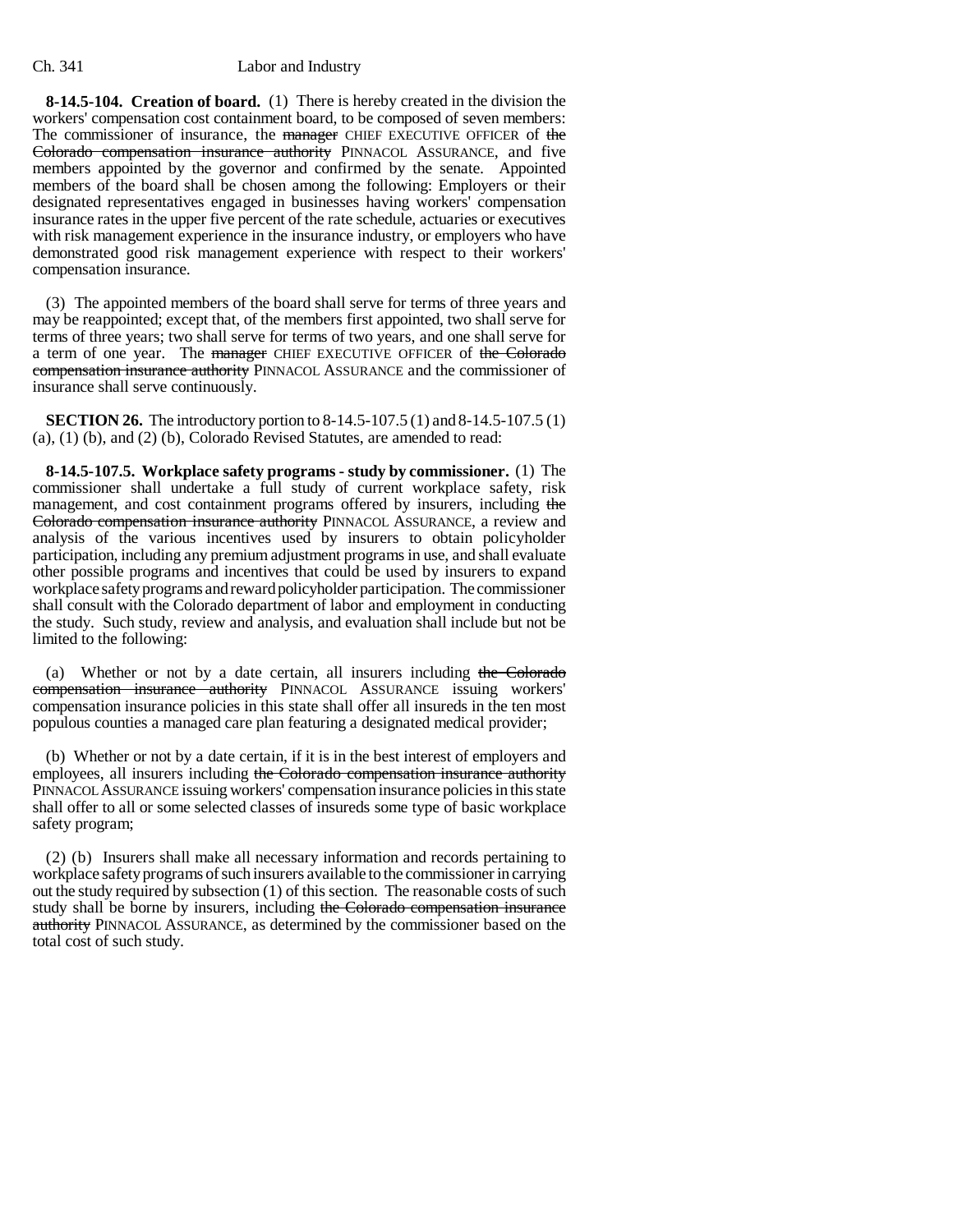**SECTION 27.** 8-40-201 (3) and (11), Colorado Revised Statutes, are amended, and the said 8-40-201 is further amended BY THE ADDITION OF A NEW SUBSECTION, to read:

**8-40-201. Definitions - repeal.** As used in articles 40 to 47 of this title, unless the context otherwise requires:

(3) "Board" means the board of directors of the Colorado compensation insurance authority PINNACOL ASSURANCE.

(3.5) "CHIEF EXECUTIVE OFFICER" MEANS THE CHIEF EXECUTIVE OFFICER OF PINNACOL ASSURANCE.

(11) "Manager" means the manager of the Colorado compensation insurance authority fund appointed by the board of directors of said authority.

**SECTION 28.** 8-40-301 (6), Colorado Revised Statutes, is amended to read:

**8-40-301. Scope of term "employee".** (6) Any person working as a driver with a common carrier or contract carrier as described in this section shall be eligible for and shall be offered workers' compensation insurance coverage by the Colorado compensation insurance authority PINNACOL ASSURANCE or similar coverage consistent with the requirements set forth in section 40-11.5-102 (5), C.R.S.

**SECTION 29.** 8-41-203 (1) and (2), Colorado Revised Statutes, are amended to read:

**8-41-203. Negligence of stranger - election of remedies - subrogation actions - compromise.** (1) If any employee entitled to compensation under articles 40 to 47 of this title is injured or killed by the negligence or wrong of another not in the same employ, such injured employee or, in case of death, such employee's dependents, before filing any claim under this article, shall elect in writing whether to take compensation under said articles or to pursue a remedy against the other person. Such election shall be evidenced in such manner as the director may by rule or regulation prescribe. If such injured employee or, in case of death, such employee's dependents elect to take compensation under said articles, the payment of compensation shall operate as and be an assignment of the cause of action against such other person to the Colorado compensation insurance authority PINNACOL ASSURANCE, THE medical disaster insurance fund, THE major medical insurance fund, or THE subsequent injury fund, if compensation is payable from said funds, and otherwise to the person, association, corporation, or insurance carrier liable for the payment of such compensation. Said insurance carrier shall not be entitled to recover any sum in excess of the amount of compensation for which said carrier is liable under said articles to the injured employee, but to that extent said carrier shall be subrogated to the rights of the injured employee against said third party causing the injury. If the injured employee elects to proceed against such other person, the Colorado compensation insurance authority fund THEN PINNACOL ASSURANCE, THE medical disaster insurance fund, THE major medical insurance fund, THE subsequent injury fund, OR SUCH OTHER person, association, corporation, or insurance carrier, as the case may be, shall contribute only the deficiency, if any, between the amount of the recovery against such other person actually collected and the compensation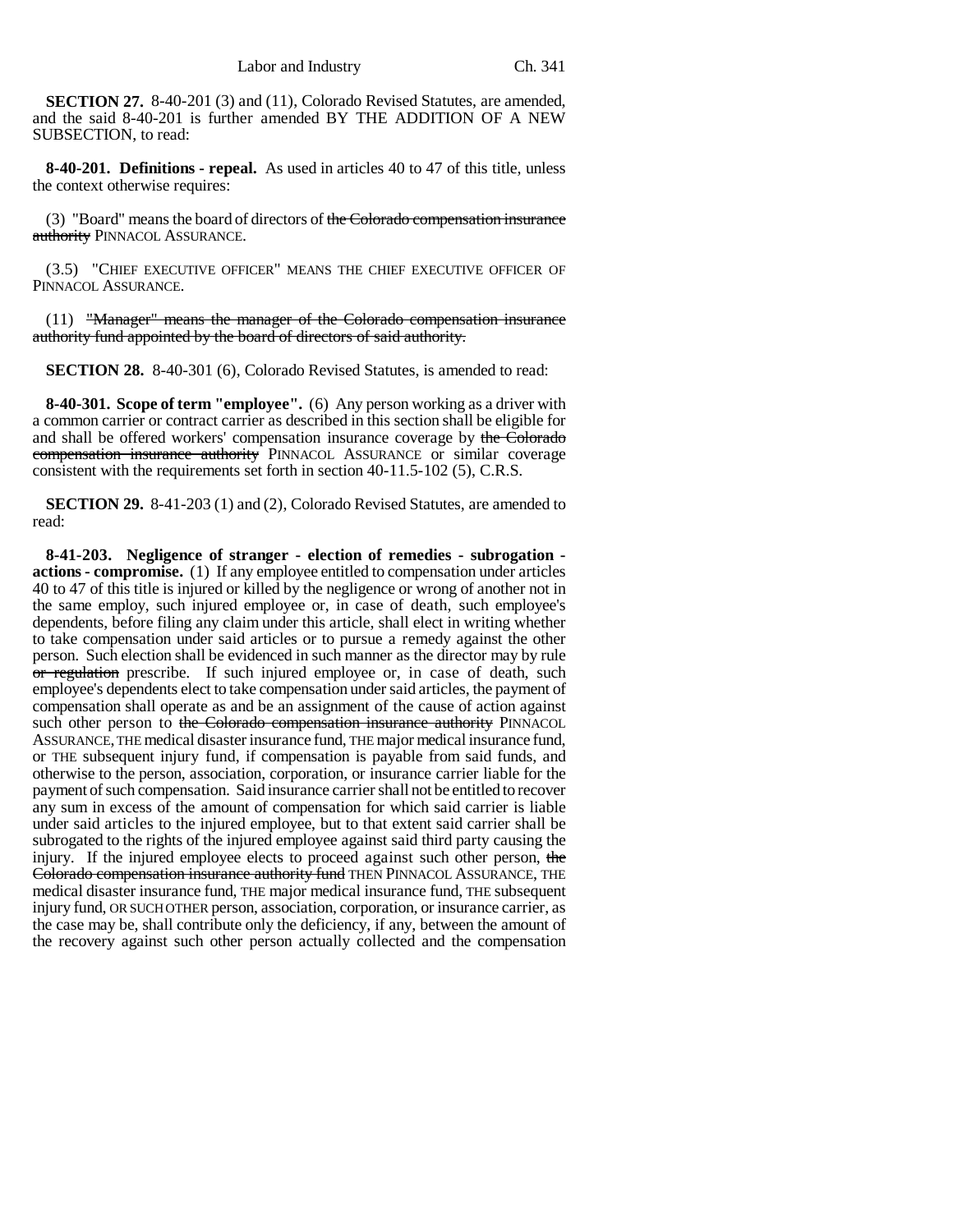provided by said articles in such case. The right of subrogation provided by this section shall apply to and include all compensation and all medical, hospital, dental, funeral, and other benefits and expenses to which the employee or the employee's dependents are entitled under the provisions of said articles, including parts 2 and 3 of article 46 of this title, or for which the employee's employer or insurance carrier is liable or has assumed liability. Nothing in this section shall be construed as limiting in any way the right of the injured employee to elect to take compensation under articles 40 to 47 of this title and also proceed against the third party causing the injury to recover any damages in excess of the subrogation rights described in this section.

(2) Such a cause of action assigned to the Colorado compensation insurance authority PINNACOL ASSURANCE may be prosecuted or compromised by it. A compromise of any such cause of action by the employee or the employee's dependents at an amount less than the compensation provided for by articles 40 to 47 of this title shall be made only with the written approval of the manager CHIEF EXECUTIVE OFFICER of the Colorado compensation insurance authority fund PINNACOL ASSURANCE, if the deficiency of compensation would be payable from the Colorado compensation insurance authority PINNACOL ASSURANCE fund, and otherwise with the written approval of the person, association, corporation, or insurance carrier liable to pay the same.

**SECTION 30.** 8-43-304 (2), Colorado Revised Statutes, is amended to read:

**8-43-304. Violations - penalty - offset for benefits obtained through fraud.** (2) An insurer or self-insured employer may take a credit or offset of previously paid workers' compensation benefits or payments against any further workers' compensation benefits or payments due a worker when the worker admits to having obtained the previously paid benefits or payments through fraud, or a civil judgment or criminal conviction is entered against the worker for having obtained the previously paid benefits through fraud. Benefits or payments obtained through fraud by a worker shall not be included in any data used for ratemaking or individual employer rating or dividend calculations by any insurer or by the Colorado compensation insurance authority PINNACOL ASSURANCE.

**SECTION 31.** 8-43-307 (1), Colorado Revised Statutes, is amended to read:

**8-43-307. Appeals to the court of appeals.** (1) The final order of the director or the panel shall constitute the final order of the division. Any person in interest, including the Colorado compensation insurance authority PINNACOL ASSURANCE, being dissatisfied with any final order of the division, may commence an action in the court of appeals against the industrial claim appeals office as defendant to modify or vacate any such order on the grounds set forth in section 8-43-308.

**SECTION 32.** 8-43-401 (1), Colorado Revised Statutes, is amended to read:

**8-43-401. Attorney general, district attorney, or attorney of division to act for director or office - penalties for failure of insurer to pay benefits.** (1) Upon the request of the director or the industrial claim appeals office, the attorney general or the district attorney of any district or any attorney-at-law in the regular employ of the division shall institute and prosecute the necessary actions or proceedings for the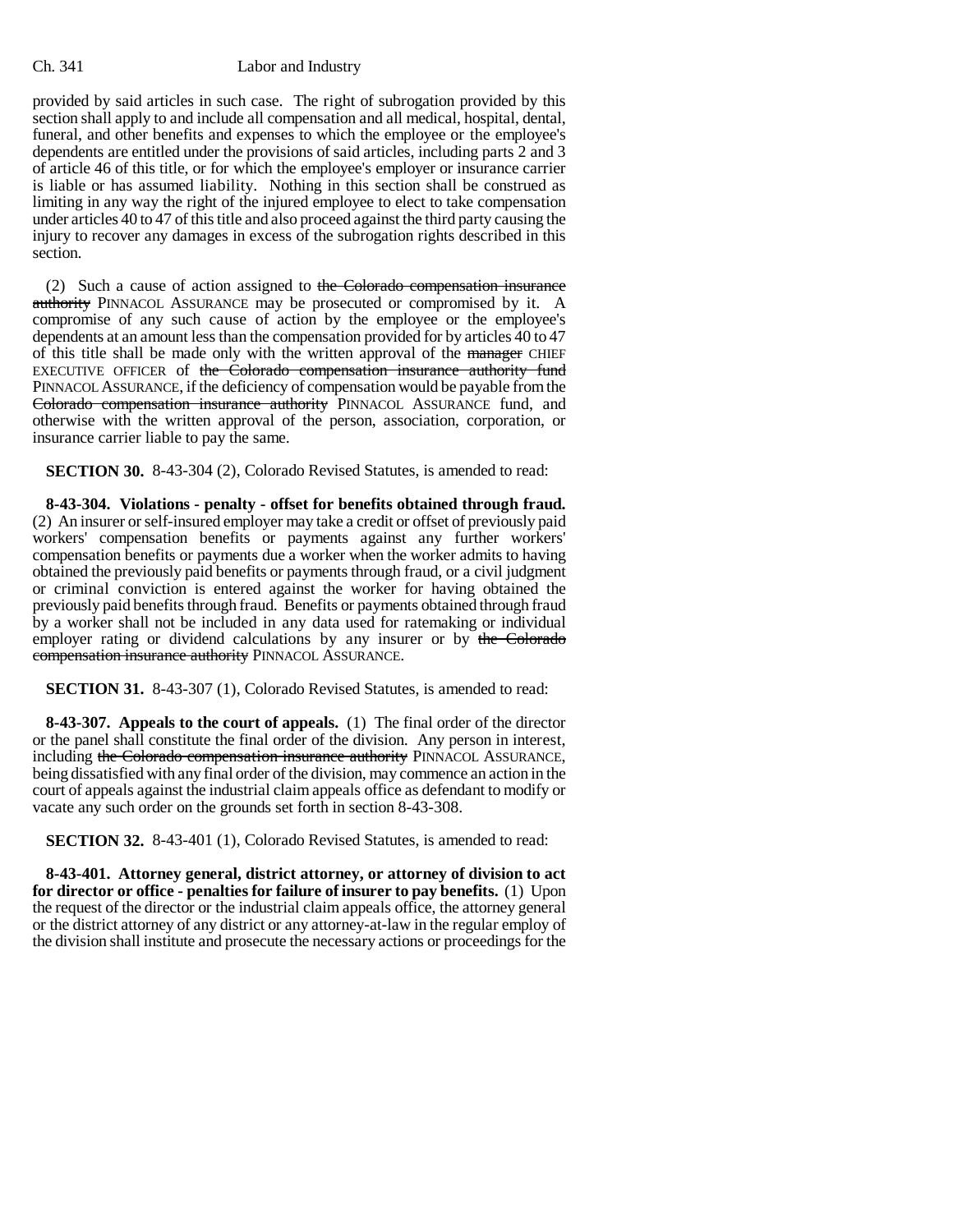enforcement of any of the provisions of articles 40 to 47 of this title, or any award or order of the director, an administrative law judge, or the industrial claim appeals office, or for the recovery of any money due the Colorado compensation insurance authority fund PINNACOL ASSURANCE, or any penalty provided in said articles, and shall defend in like manner all suits, actions, or proceedings brought against the director, an administrative law judge, or the industrial claim appeals office.

**SECTION 33.** 8-44-101 (1) (a), Colorado Revised Statutes, is amended to read:

**8-44-101. Insurance requirements.** (1) Any employer subject to the provisions of articles 40 to 47 of this title shall secure compensation for all employees in one or more of the following ways, which shall be deemed to be compliance with the insurance requirements of said articles:

(a) By insuring and keeping insured the payment of such compensation in the Colorado compensation insurance authority PINNACOL ASSURANCE fund;

**SECTION 34.** 8-44-102, Colorado Revised Statutes, is amended to read:

**8-44-102. Contract for insurance subject to workers' compensation act.** Every contract for the insurance of compensation and benefits as provided in articles 40 to 47 of this title or against liability therefor shall be made subject to all the provisions of said articles, and all provisions in such contract for insurance inconsistent with the provisions of said articles shall be void. Any contract of insurance issued under said articles by any insurance carrier, including stock and mutual corporations and the Colorado compensation insurance authority PINNACOL ASSURANCE, may include and cover any liability of the employer on account of personal injuries sustained by or death resulting therefrom to any employee as such. No insurance carrier, except the Colorado compensation insurance authority PINNACOL ASSURANCE, shall write any policy of insurance covering the liability under said articles of any employer doing business within the state of Colorado except on a form that has been previously filed with and approved by the commissioner of insurance, nor shall there be attached to said policy or contract of insurance any endorsement, rider, letter, or other document affecting such contract unless the same has been filed with and the form thereof approved by the commissioner of insurance. The commissioner of insurance shall from time to time approve and prescribe a standard or universal form, as nearly as possible, for every contract or policy of insurance, endorsement, rider, letter, or other document affecting such contract for use in insuring the compensation provided for in said articles.

**SECTION 35.** 8-44-103, Colorado Revised Statutes, is amended to read:

**8-44-103. Insurers to file system of rating - approval.** Every insurance carrier authorized to transact business in this state, except the Colorado compensation insurance authority PINNACOL ASSURANCE, which insures employers against liability for compensation under the provisions of articles 40 to 47 of this title, shall file with the commissioner of insurance its classification of risks, any premiums relating thereto, and any subsequent proposed classification of risks and premiums, together with all rates and any systems of rating.

**SECTION 36.** 8-44-104, Colorado Revised Statutes, is amended to read: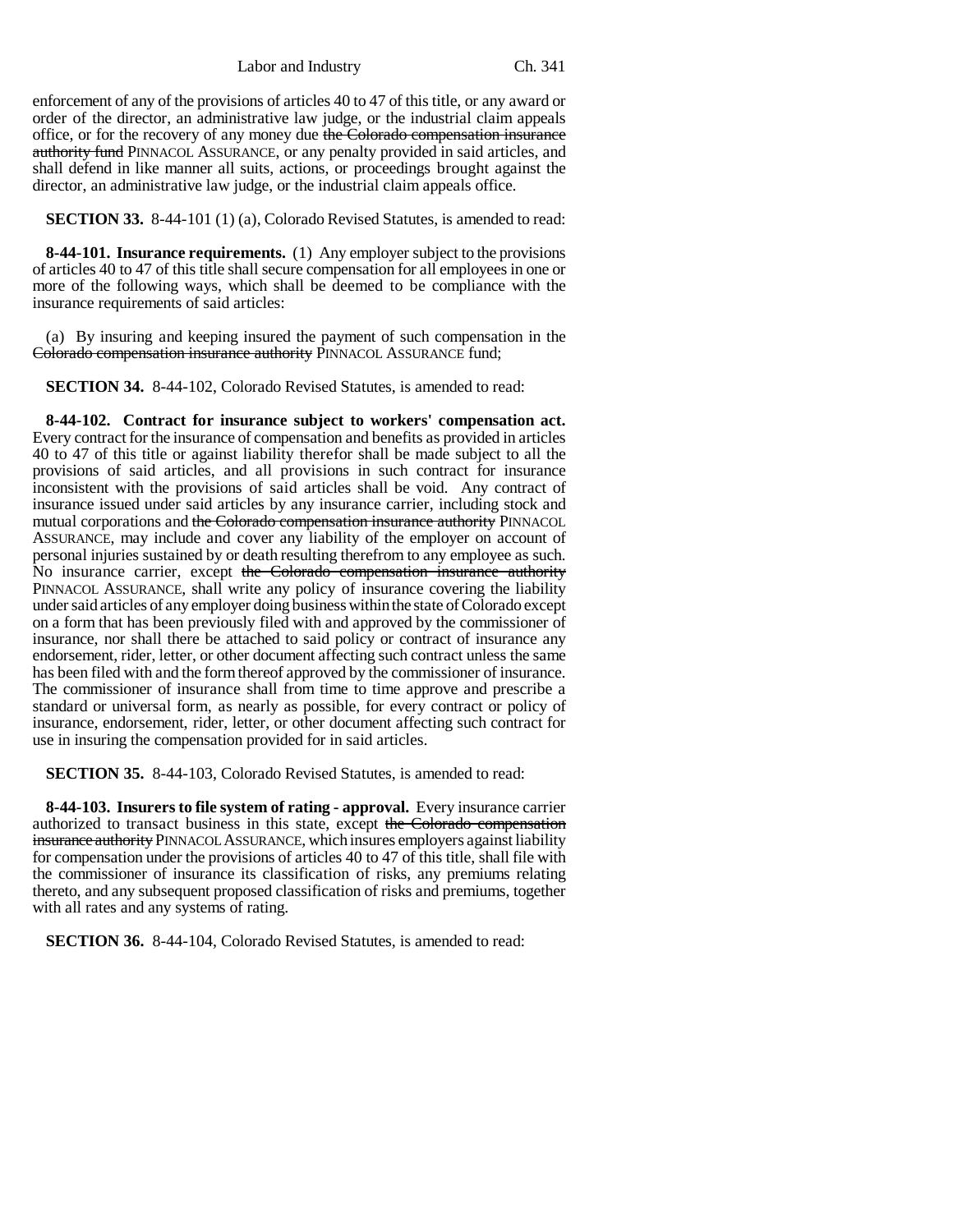**8-44-104. Cutting rates - rebates - penalty.** Every insurance carrier, except the Colorado compensation insurance authority which PINNACOL ASSURANCE, THAT writes compensation insurance shall write insurance at the rates filed with the commissioner of insurance. The cutting of rates, rebating, or any other method whereby, directly or indirectly, any employer is given the benefit of or obtains a rate lower than that approved by the commissioner of insurance is prohibited. The commissioner of insurance may suspend the license of any insurance carrier, agent, or broker who violates any provision of this section. Also, any insurance carrier, any employer, or any officer, agent, or employee thereof who violates any provision of this section is guilty of a misdemeanor and, upon conviction thereof, shall be punished by a fine of not more than one hundred dollars for each such violation.

**SECTION 37.** 8-44-108 (1), Colorado Revised Statutes, is amended to read:

**8-44-108. Repayments for misclassifications.** (1) Every insurance carrier authorized to transact business in this state, including the Colorado compensation insurance authority PINNACOL ASSURANCE, which insures employers against liability for compensation under the provisions of articles 40 to 47 of this title, is authorized to charge and collect any amount of money which THAT should have been included in premiums paid by an insured but were not included in such premiums as a result of job misclassification. Upon written request by the employer, the issue of whether a job misclassification occurred shall be determined in writing by the insurance company. The employer's request shall be made within thirty working days after the anniversary date of the policy or the date of receipt by the employer of notice of a change in job classification. The insurance company's determination shall be made within thirty days after receipt of the employer's written request. An employer may appeal any determination of an insurance company made pursuant to this subsection (1) to the workers' compensation classification appeals board, pursuant to section 8-55-102. If it is determined that a job misclassification occurred and that such misclassification was caused by the failure of the insured to provide accurate or complete data in order to determine the proper classification as requested by the insurance carrier, the repayment may be collected during the term of the contract for such insurance plus an additional reasonable time not to exceed twelve months.

**SECTION 38.** 8-44-109, Colorado Revised Statutes, is amended to read:

**8-44-109. Notice of change in rate by classification - notice of policyholder's right to appeal classifications - notice of availability of medical case management services.** (1) Any insurance carrier authorized to transact business in this state, including the Colorado compensation insurance authority PINNACOL ASSURANCE, which insures employers against liability for compensation under the provisions of articles 40 to 47 of this title, shall supply information regarding a change in the rate by classification to any insured employer, if such employer has requested that such information be supplied. Such information shall be supplied within thirty days following release of such information to such insurer by the authorized rating organization and following approval of such rate change by the division of insurance. As soon as reasonably possible after the division of insurance's approval of a change in rate by classification, the authorized rating organization shall disseminate notice of such approval and change in rate.

(2) Every insurance carrier authorized to transact business in Colorado, including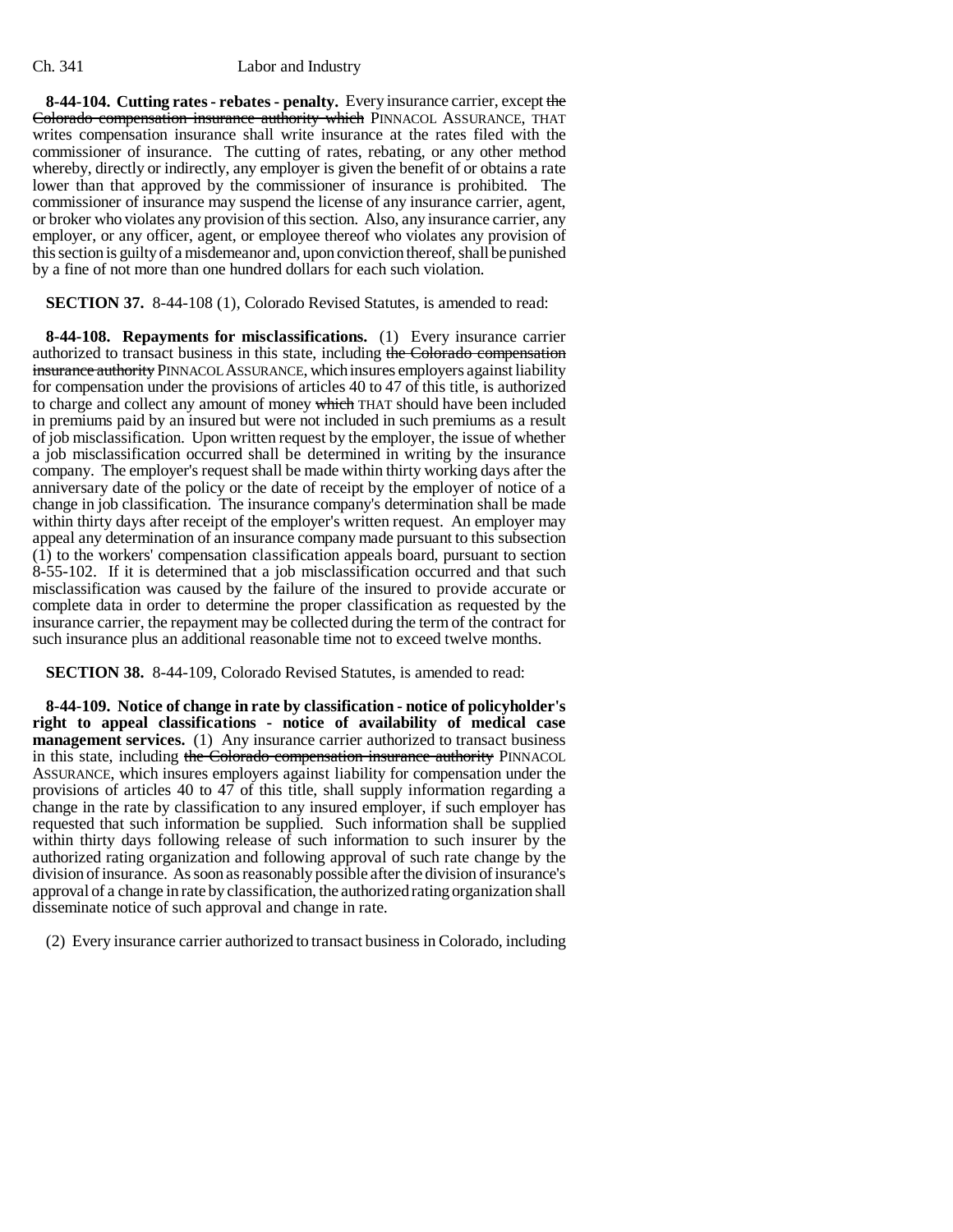the Colorado compensation insurance authority PINNACOL ASSURANCE, which insures employers against liability for compensation under the provisions of articles 40 to 47 of this title, shall clearly and conspicuously inform policyholders of their rights to appeal employee classification designations, the procedures to be used for such an appeal, and the types of medical case management that the carrier has available to employees to promote medical cost containment.

**SECTION 39.** 8-44-110, Colorado Revised Statutes, is amended to read:

**8-44-110. Notice of cancellation.** Every insurance carrier authorized to transact business in this state, including the Colorado compensation insurance authority PINNACOL ASSURANCE, which insures employers against liability for compensation under the provisions of articles 40 to 47 of this title, shall notify the division, any employer insured by the carrier or the authority, and any agent or representative of such employer, if applicable, by certified mail of any cancellation of such employer's insurance coverage. Such notice shall be sent at least thirty days prior to the effective date of the cancellation of the insurance. However, if the cancellation is based on one or more of the following reasons, then such notice may be sent less than thirty days prior to the effective date of the cancellation of the insurance: Fraud, material misrepresentation, nonpayment of premium, or any other reason approved by the commissioner of insurance.

**SECTION 40.** 8-44-111 (1.5), (3), and (4), Colorado Revised Statutes, are amended to read:

**8-44-111. Workers' compensation insurance - deductibles.** (1.5) Whenever any insurer, including the Colorado compensation insurance authority PINNACOL ASSURANCE created in section 8-45-101, issues a workers' compensation policy in this state, and annually thereafter, the insurer must issue a policy including the deductible provision if requested by the insured employer; except that the commissioner shall promulgate rules establishing criteria to allow the insurer to deny a deductible policy to an employer based on financial inability to reimburse the insurer for the deductible plan selected.

(3) The deductible amounts paid by any employer under the provisions of this section shall be excluded from consideration by insurance carriers authorized to transact business in Colorado, including the Colorado compensation insurance authority PINNACOL ASSURANCE, which insure employers against liability for compensation under the provisions of articles 40 to 47 of this title, in establishing the modification factors based upon experience used by such insurance carriers to determine premiums.

(4) Every insurance carrier authorized to transact business in Colorado, including the Colorado compensation insurance authority PINNACOL ASSURANCE, which insures employers against liability for compensation under the provisions of articles 40 to 47 of this title, shall clearly and conspicuously inform policyholders of the availability of the deductible option specified in subsection (1) of this section.

**SECTION 41.** 8-44-112 (1) (a) and (3), Colorado Revised Statutes, are amended to read: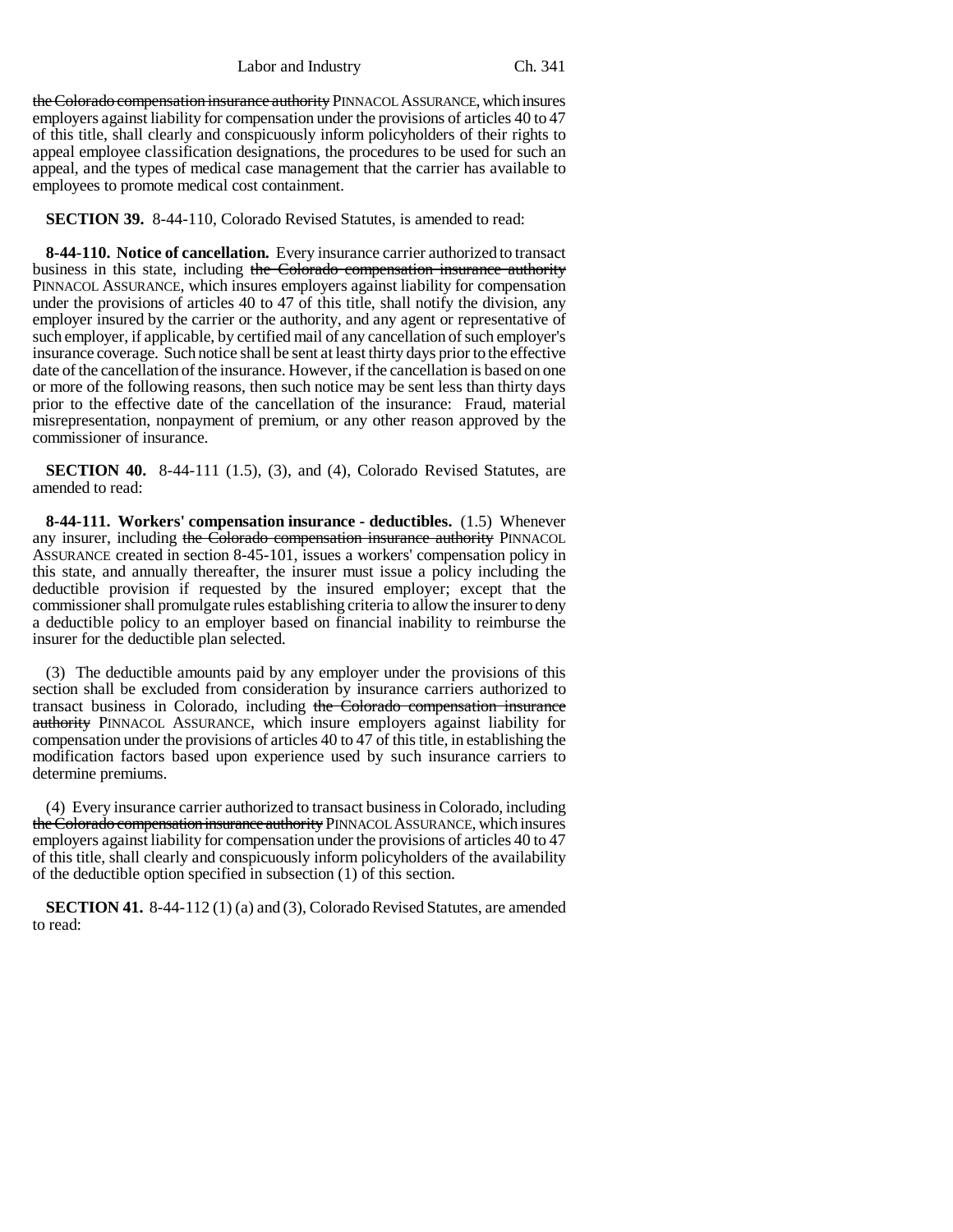**8-44-112. Surcharge on workers' compensation insurance premiums workers' compensation cash fund.** (1) (a) Notwithstanding the provisions of sections 10-3-209 (1) (c) and 10-6-128 (3), C.R.S., for the purpose of offsetting the direct and indirect costs of the administration of the workers' compensation system, every person, partnership, association, and corporation, whether organized under the laws of this state or of any other state or country, every mutual company or association, every captive insurance company, and every other insurance carrier, including the Colorado compensation insurance authority PINNACOL ASSURANCE, insuring employers in this state against liability for personal injury to their employees or death caused thereby under the provisions of the "Workers' Compensation Act of Colorado" shall, as provided in this section, pay a surcharge upon the premiums received, whether in cash or not, in this state, or on account of business done in this state, for such insurance in this state, at a rate established by the director by rule, which surcharge shall be reviewed and adjusted annually based upon appropriations made for the direct and indirect costs of the administration of the workers' compensation system, as provided in subsection (7) of this section. Such insurance carriers shall be credited with all cancelled or returned premiums actually refunded during the year of such insurance.

(3) Every employer acting as a self-insurer under the provisions of the "Workers' Compensation Act of Colorado" shall, under oath, report to the division of workers' compensation the business payroll in such form as may be prescribed by the director and at the times in this section provided for premium reports by insurance companies in subsection (2) of this section. The division shall assess against such payroll a surcharge for the purposes of this section ascertained as provided in subsection (2) of this section on the basic premiums chargeable against the same or most similar industry or business taken from the manual insurance rates, including any discount or experience modification allowed, chargeable by the Colorado compensation insurance authority PINNACOL ASSURANCE fund, and, upon receipt of notice from the division of workers' compensation of the surcharge so assessed, every such self-insurer shall, within thirty days of AFTER the receipt of such notice, pay to the division of workers' compensation the surcharge so assessed.

**SECTION 42.** 8-44-113 (1) (a), Colorado Revised Statutes, is amended to read:

**8-44-113. Data from insurance carriers and self-insured employers related to workers' compensation - studies related to workers' compensation system.** (1) (a) The director shall work with the commissioner of insurance, who shall promulgate rules for the purpose of collecting data and statistics regarding the workers' compensation system of Colorado and insurance companies covering such risk. These regulations shall be promulgated no later than December 31, 1991. The regulations shall provide for the collection of statistics from licensed insurance carriers and the Colorado compensation insurance authority PINNACOL ASSURANCE concerning the costs of providing benefits pursuant to articles 40 to 47 of this title. The data collected pursuant to this paragraph (a) shall be for the confidential use of the commissioner and employees of the division of insurance. Any person who releases confidential data obtained under this paragraph (a) commits a class 2 misdemeanor and shall be punished as provided in section 18-1-106, C.R.S.

**SECTION 43.** 8-44-115 (3), Colorado Revised Statutes, is amended to read: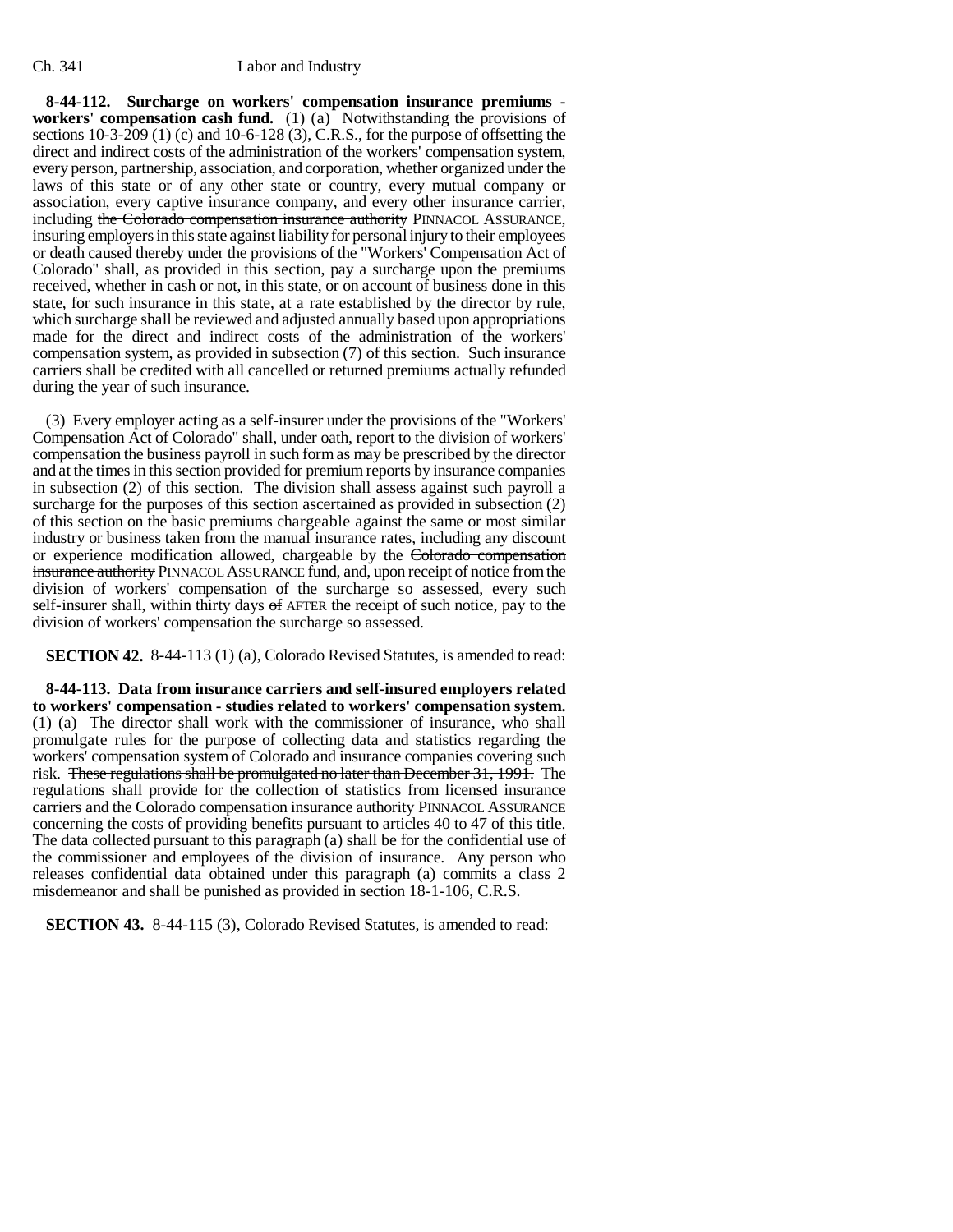**8-44-115. Calculation of premium - motor vehicle accidents.** (3) This section applies to all insurers, including the Colorado compensation insurance authority PINNACOL ASSURANCE created in section 8-45-101, offering workers' compensation insurance under articles 40 to 47 of this title. The provisions of this section shall be disclosed to all policyholders annually.

**SECTION 44.** 8-46-102 (2) (a) and (2) (c), Colorado Revised Statutes, are amended to read:

**8-46-102. Funding for subsequent injury fund and major medical insurance fund.** (2) (a) (I) Notwithstanding the provisions of sections 10-3-209 (1) (c) and 10-6-128 (3), C.R.S., for the purpose of funding the financial liabilities of the subsequent injury fund pursuant to this section and of the major medical insurance fund pursuant to section 8-46-202, every person, partnership, association, and corporation, whether organized under the laws of this state or of any other state or country, every mutual company or association, every captive insurance company, and every other insurance carrier, including the Colorado compensation insurance authority PINNACOL ASSURANCE, insuring employers in this state against liability for personal injury to their employees or death caused thereby under the provisions of articles 40 to 47 of this title shall, as provided in this subsection (2), be levied a tax upon the premiums received in this state, whether or not in cash, or on account of business done in this state for such insurance in this state at a rate not to exceed three and one-quarter percent until the balance in either or both funds exceeds the estimated actuarial present value of future claim payments for which such fund is liable, after which time said surcharge shall be reduced or eliminated, as the case may be, as determined by the director in accordance with subsection (3) of this section. Such insurance carriers shall be credited with all cancelled or returned premiums actually refunded during the year of such insurance.

(II) In addition to the tax paid pursuant to subparagraph (I) of this paragraph (a), on and after July 1, 1992, until the subsequent injury fund assessment made in January, 1995, notwithstanding the provisions of sections 10-3-209 (1) (c) and 10-6-128 (3), C.R.S., for the purpose of repaying advances to the subsequent injury fund from the general fund in the amount of seven hundred thousand dollars in February, 1992, and three million dollars in March, 1992, to be repaid in four equal installments over a period not to exceed thirty months, with interest at a rate not to exceed three percent per annum, every person, partnership, association, and corporation, whether organized under the laws of this state or of any other state or country, every mutual company or association, every captive insurance company, and every other insurance carrier, including the Colorado compensation insurance authority PINNACOL ASSURANCE, insuring employers in this state against liability for personal injury to their employees or death caused thereby under the provisions of articles 40 to 47 of this title shall, as provided in this subsection (2), pay a subsequent injury fund solvency surcharge upon the premiums received in this state, whether or not in cash, or on account of business done in this state for such insurance in this state at a rate not to exceed twenty-three one-hundredths of one percent. Such insurance carriers shall be credited with all cancelled or returned premiums actually refunded during the year of such insurance.

(c) Every employer acting as a self-insurer under the provisions of articles 40 to 47 of this title shall, under oath, report to the division the employer's payroll in such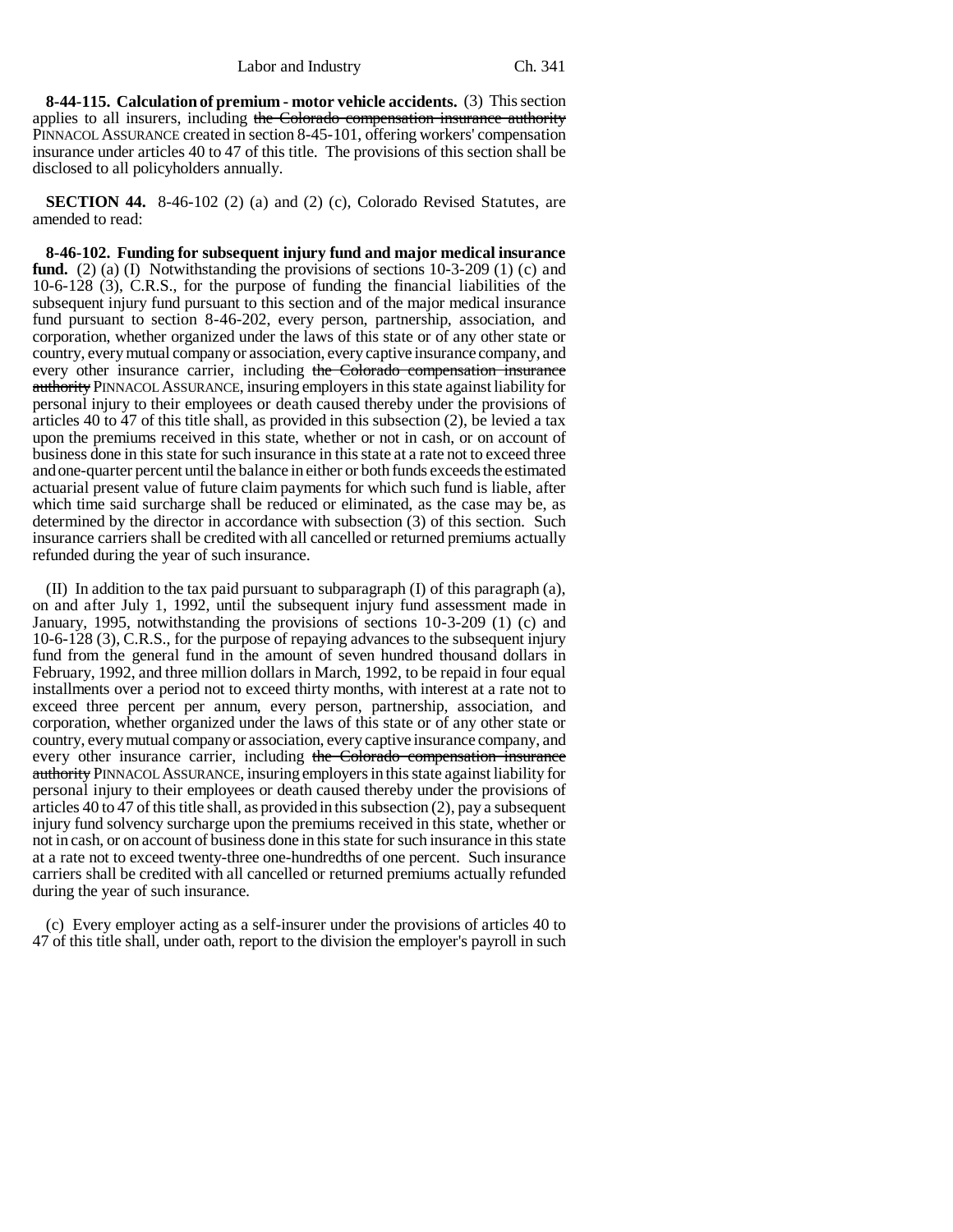form as may be prescribed by the director and at the times specified for premium reports by insurance companies in paragraph (b) of this subsection (2). The division shall assess against such payroll a tax for the purposes of paragraph (b) of this subsection (2) on the basic premiums chargeable against the same or most similar industry or business taken from the manual insurance rates, including any discount or experience modification allowed, chargeable by the Colorado compensation insurance authority fund PINNACOL ASSURANCE, and, upon receipt of notice from the division of the tax so assessed, every such self-insurer shall, within thirty days of AFTER the receipt of such notice, pay to the division the tax so assessed.

#### **SECTION 45.** 8-47-111 (2), Colorado Revised Statutes, is amended to read:

**8-47-111. Division efforts to ensure employer compliance with workers' compensation coverage requirements - legislative declaration.** (2) In order to implement the declaration in subsection (1) of this section, the division shall develop by January 1, 1995, a procedure for verifying whether or not all employers doing business in the state of Colorado comply with the requirements of article 44 of this title. This procedure shall include, but is not limited to, cross-referencing employer records of the division of employment and training and the division of workers' compensation. Upon identifying employers that are not in compliance with article 44 of this title, the division, with the assistance and cooperation of the attorney general, shall use all available means under articles 40 to 47 of this title to ensure compliance. Every insurance carrier authorized to transact business in this state, including the Colorado compensation insurance authority PINNACOL ASSURANCE, which insures employers against liability for compensation under the provisions of articles 40 to 47 of this title, shall furnish the division, upon request, all information required by it to accomplish the purposes of this section.

**SECTION 46.** The introductory portion to 8-55-101 (1) and 8-55-101 (1) (a), (1) (c), (2), and (3), Colorado Revised Statutes, are amended to read:

**8-55-101. Workers' compensation classification appeals board - creation.** (1) There is hereby created, in the division of insurance in the department of regulatory agencies, the workers' compensation classification appeals board. The board shall hear grievances brought by employers against insurers and the Colorado compensation insurance authority PINNACOL ASSURANCE concerning the calculation of experience modification factors and classification assignment decisions. The board shall consist of five voting members, each of whom shall be knowledgeable about workers' compensation classification and experience modification factors, and one nonvoting member, as follows:

(a) Two members shall be either salaried employees of an insurance company that issues workers' compensation insurance policies in this state or representatives of the Colorado compensation insurance authority PINNACOL ASSURANCE. Such two members shall not both represent the Colorado compensation insurance authority PINNACOL ASSURANCE or the same insurance company. In addition, one person shall be selected to serve as an alternate member to represent the interests of the insurance industry or the Colorado compensation insurance authority PINNACOL ASSURANCE. The alternate shall represent such interests in the event the primary member recuses himself or herself.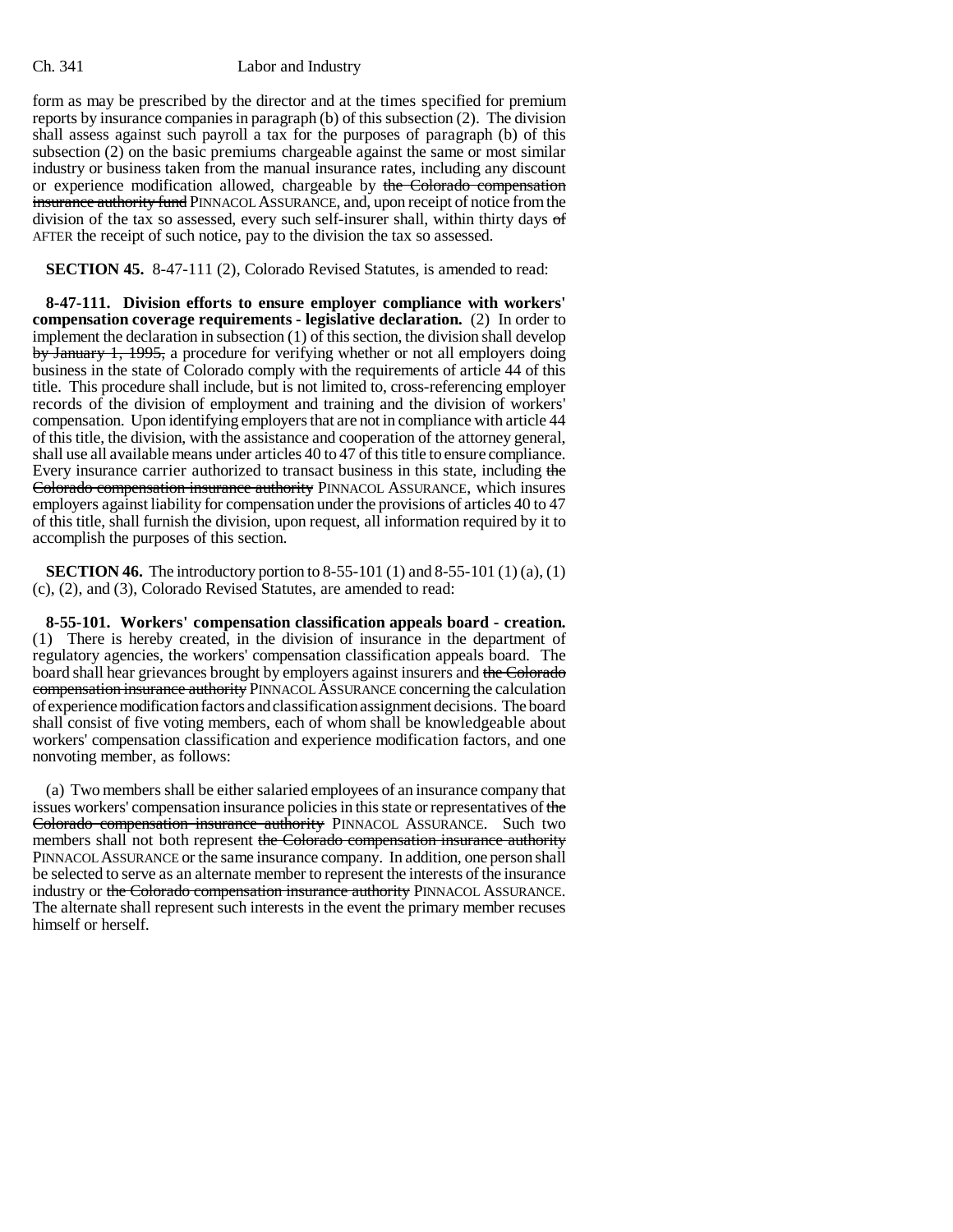(c) Three members shall represent private employers. Each private employer member shall be knowledgeable with respect to workers' compensation insurance, rules, and classifications, and shall be familiar with the business environment and community in this state. No private employer member shall be an employee of an insurance company, insurance broker, insurance agent, law firm, actuary, the Colorado compensation insurance authority PINNACOL ASSURANCE, or any association of such entities or persons. All private employer board memberships shall be held in the name of an individual. At least one private employer member shall represent the construction industry.

(2) The private employer members and the members representing insurers and the Colorado compensation insurance authority PINNACOL ASSURANCE shall be appointed by the commissioner of insurance. The workers' compensation rating organization representative shall be appointed by the chief executive officer of such organization or by another officer designated to make such appointment. The commissioner may solicit a list of nominees from any interested party before making such appointments. The commissioner shall immediately notify the workers' compensation rating organization concerning the identity of any appointees.

(3) Each member shall serve  $\alpha$  ONE three-year term, except that the terms of the initial members shall be determined as follows AND, IN ADDITION:

(a) The members who represent the workers' compensation rating organization, the insurance industry, and the Colorado compensation insurance authority shall serve three-year terms each, and of the three private employer members, one shall serve for a three-year term, one shall serve for a two-year term, and one shall serve for a one-year term.

(b) A private employer member or member representing the insurance industry or the Colorado compensation insurance authority PINNACOL ASSURANCE may serve a second consecutive three-year term; AND

(c) The member representing the workers' compensation rating organization may be reappointed without limitation.

**SECTION 47.** 8-55-102, Colorado Revised Statutes, is amended to read:

**8-55-102. Right to appeal - notice of appeal procedures.** An employer may appeal to the workers' compensation classification appeals board any issue concerning the calculation of experience modification factors and classification assignment decisions under the workers' compensation laws of this state, by filing written notice with said board within thirty days after the employer has exhausted all appeal review procedures provided by the insurance company. Every insurance carrier authorized to transact business in this state, including the Colorado compensation insurance authority PINNACOL ASSURANCE, shall provide employers with a written copy or summary of their appeal procedures, together with a written notice of the availability of an appeal under this article, at the beginning of each policy year and when notice is provided to the employer of a change in experience modification factors or job classification.

**SECTION 48.** The introductory portion to 8-55-104 (1) and 8-55-104 (2) and (3),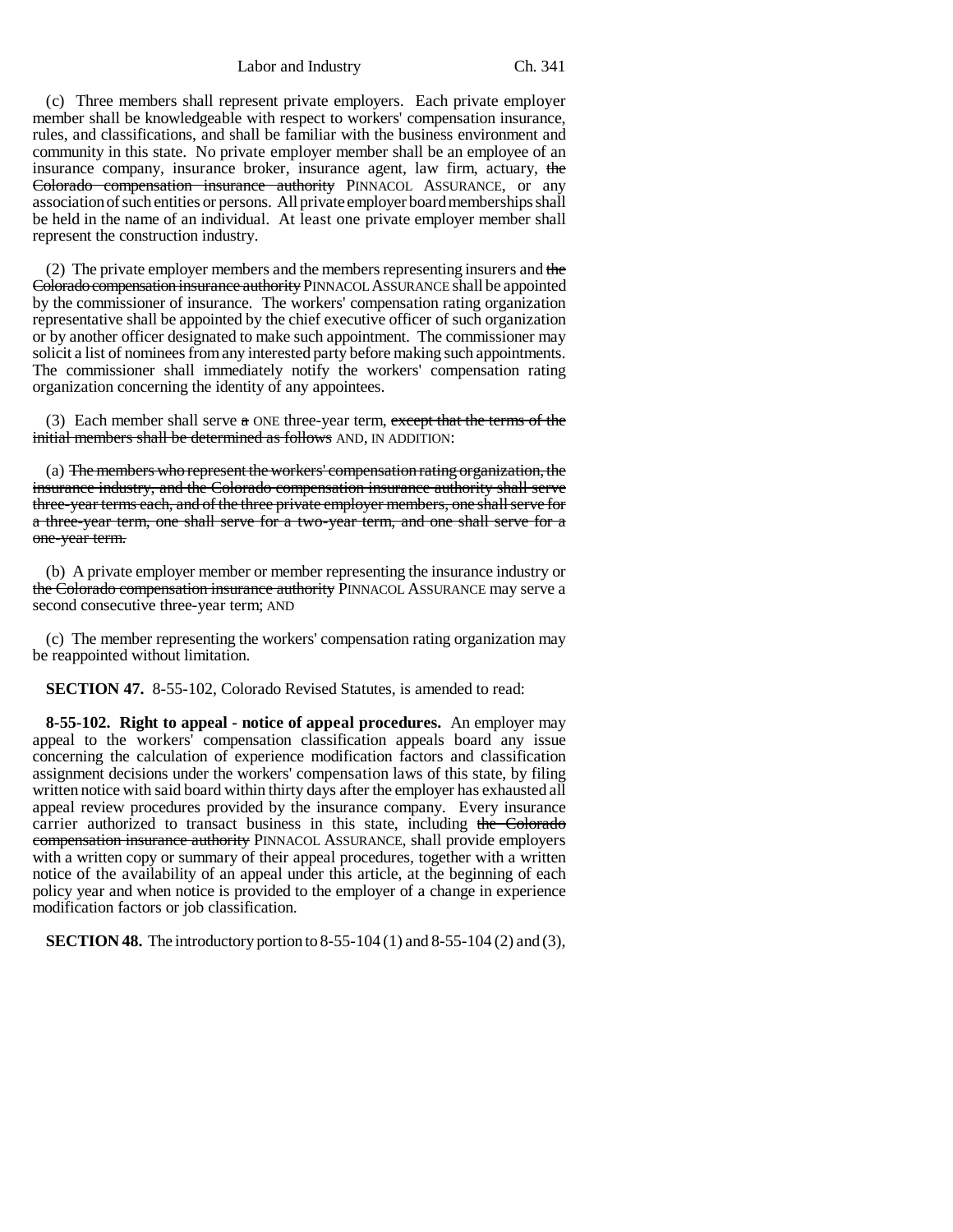Colorado Revised Statutes, are amended to read:

**8-55-104. Review of board decisions.** (1) A decision of the board shall be final and not subject to appeal unless the employer, insurance company, or the Colorado compensation insurance authority PINNACOL ASSURANCE provides written notice to the office of the commissioner of insurance, who shall determine whether a job misclassification occurred, as required pursuant to section 8-44-108. An employer may hold disputed premium amounts in abeyance from the date an appeal is filed pursuant to section 8-55-102 until the later of:

(2) Each employer, insurance company, or the Colorado compensation insurance authority PINNACOL ASSURANCE, as the case may be, shall be advised of his or her THE right to appeal to the office of the commissioner of insurance.

(3) An employer, insurance company, or the Colorado compensation insurance authority PINNACOL ASSURANCE shall provide written notice of an appeal to the commissioner of insurance within thirty days after the date of the board's decision. The commissioner shall review any decision of the board properly appealed pursuant to this section and shall provide a written decision within thirty days after the request for such review.

**SECTION 49.** 10-4-1002 (2), Colorado Revised Statutes, is amended to read:

**10-4-1002. Definitions.** As used in this part 10, unless the context otherwise requires:

(2) "Insurer" means any insurer and any person licensed or regulated under this title and the Colorado compensation insurance authority PINNACOL ASSURANCE.

**SECTION 50.** 10-4-1303 (1), Colorado Revised Statutes, is amended to read:

**10-4-1303. Temporary joint underwriting association.** (1) A nonprofit temporary joint underwriting association is hereby created, consisting of all insurance carriers authorized to transact business in this state, including the Colorado compensation insurance authority PINNACOL ASSURANCE, that insures employers against liability for compensation under the provisions of articles 40 to 47 of title 8, C.R.S., who shall constitute the members thereof. Every such insurer shall participate in the association as a condition of its authority to continue to make contracts of such kind of insurance in this state.

**SECTION 51.** 10-4-1304 (1), Colorado Revised Statutes, is amended to read:

**10-4-1304. Board of directors - authority.** (1) The association shall be governed by a board of six directors, to be appointed by the commissioner. within thirty days after May 23, 1995. Such directors shall be individuals employed full-time in the business of writing workers' compensation insurance in Colorado, at least one shall be employed by the Colorado compensation insurance authority PINNACOL ASSURANCE, at least one shall be actively engaged in operations in a small underground mine, and at least one shall be actively engaged in operations in a large underground mine. The board shall elect a chairperson from among its members.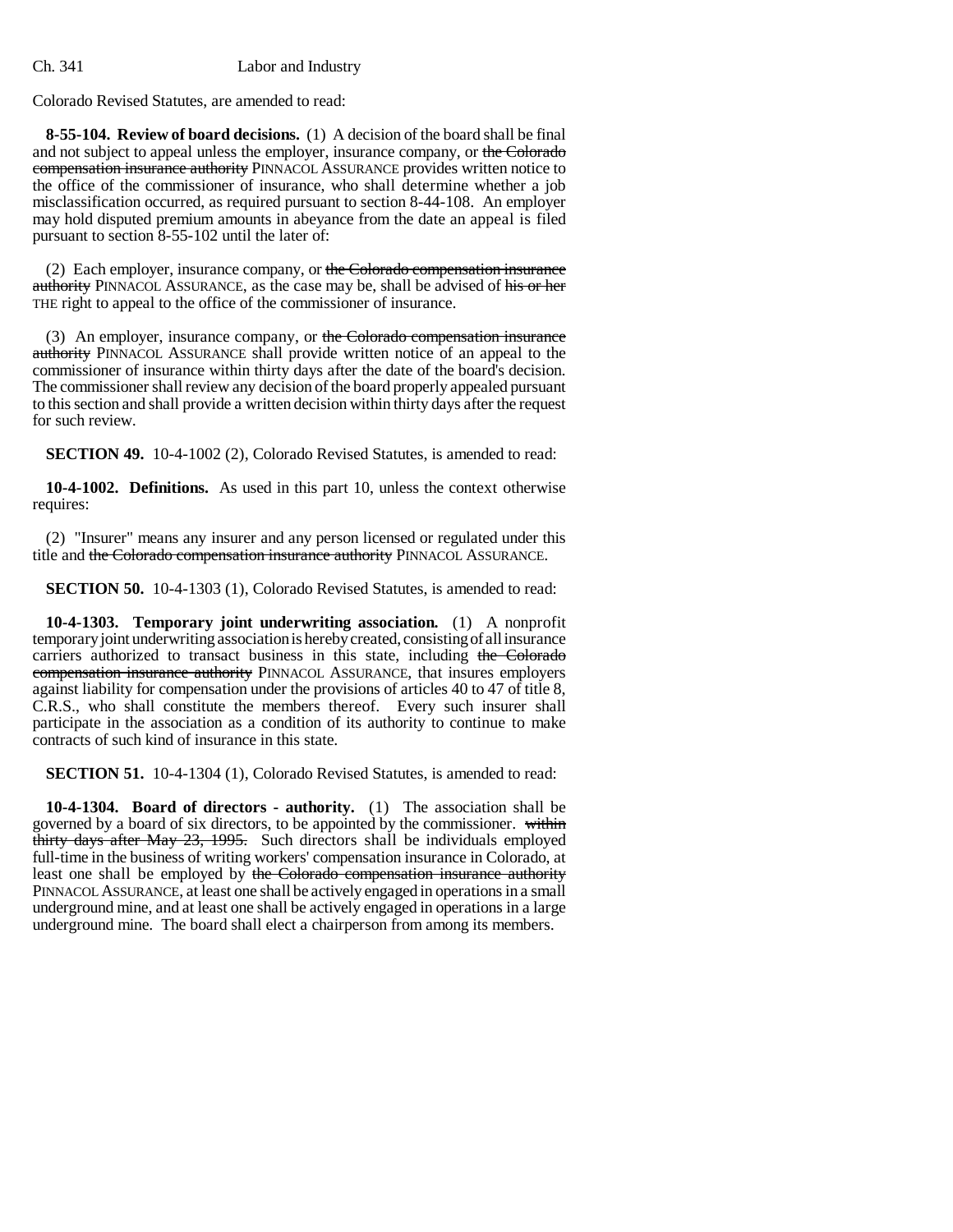**SECTION 52.** 14-14-102 (4.3), Colorado Revised Statutes, is amended to read:

**14-14-102. Definitions.** As used in this article, unless the context otherwise requires:

(4.3) "Employer", for purposes of income withholding pursuant to section 14-5-501, includes any person, company, OR corporation, the Colorado compensation insurance authority PINNACOL ASSURANCE, or other insurance carrier paying any type of workers' compensation benefits pursuant to articles 40 to 47 of title 8, C.R.S.

**SECTION 53. Repeal.** 24-30-903 (4), Colorado Revised Statutes, is repealed as follows:

**24-30-903. Duties and responsibilities.** (4) The executive director of the department of personnel may enter into contracts with the board of directors of the Colorado compensation insurance authority to provide information and administrative support services other than personnel for carrying out the functions authorized in article 45 of title 8, C.R.S.

**SECTION 54.** 24-30-1510 (5), Colorado Revised Statutes, is amended to read:

**24-30-1510. Risk management fund - creation - authorized and unauthorized payments.** (5) As of July 1, 2000, the Colorado compensation insurance authority PINNACOL ASSURANCE created pursuant to section 8-45-101, C.R.S., is no longer included within, or part of, the risk management fund created pursuant to this section and the department of personnel assumes no responsibility and bears no financial obligation for the defense of, or liability for, any claims or lawsuits asserted against the Colorado compensation insurance authority PINNACOL ASSURANCE.

**SECTION 55.** 24-30-1510.7 (5) (a) (I) and (5) (b), Colorado Revised Statutes, are amended to read:

**24-30-1510.7. Workers' compensation for state employees.**  $(5)$  (a) (I) Notwithstanding section 8-44-105, C.R.S., if the state elects to self-insure workers' compensation claims as authorized in this section or to insure for such claims through an entity other than the Colorado compensation insurance authority PINNACOL ASSURANCE, created in section 8-45-101, C.R.S., on and after the effective date of such election, the state shall be directly and primarily liable for all liabilities due on all workers' compensation claims after such election which THAT arise on and after the beginning date of the initial policy period in the annually renewable memorandum of agreement containing a premium payment plan in effect between the state and the Colorado compensation insurance authority PINNACOL ASSURANCE.

(b) (I) Funding of the liability obligations assumed by the state from the Colorado compensation insurance authority PINNACOL ASSURANCE pursuant to paragraph (a) of this subsection (5) beyond a current fiscal year is contingent upon funds for that purpose being appropriated, budgeted, and otherwise made available.

(II) Nothing in this paragraph (b) shall be construed to relieve the state of any liability obligation if the state elects to self-insure or insure through an entity other than the Colorado compensation insurance authority PINNACOL ASSURANCE pursuant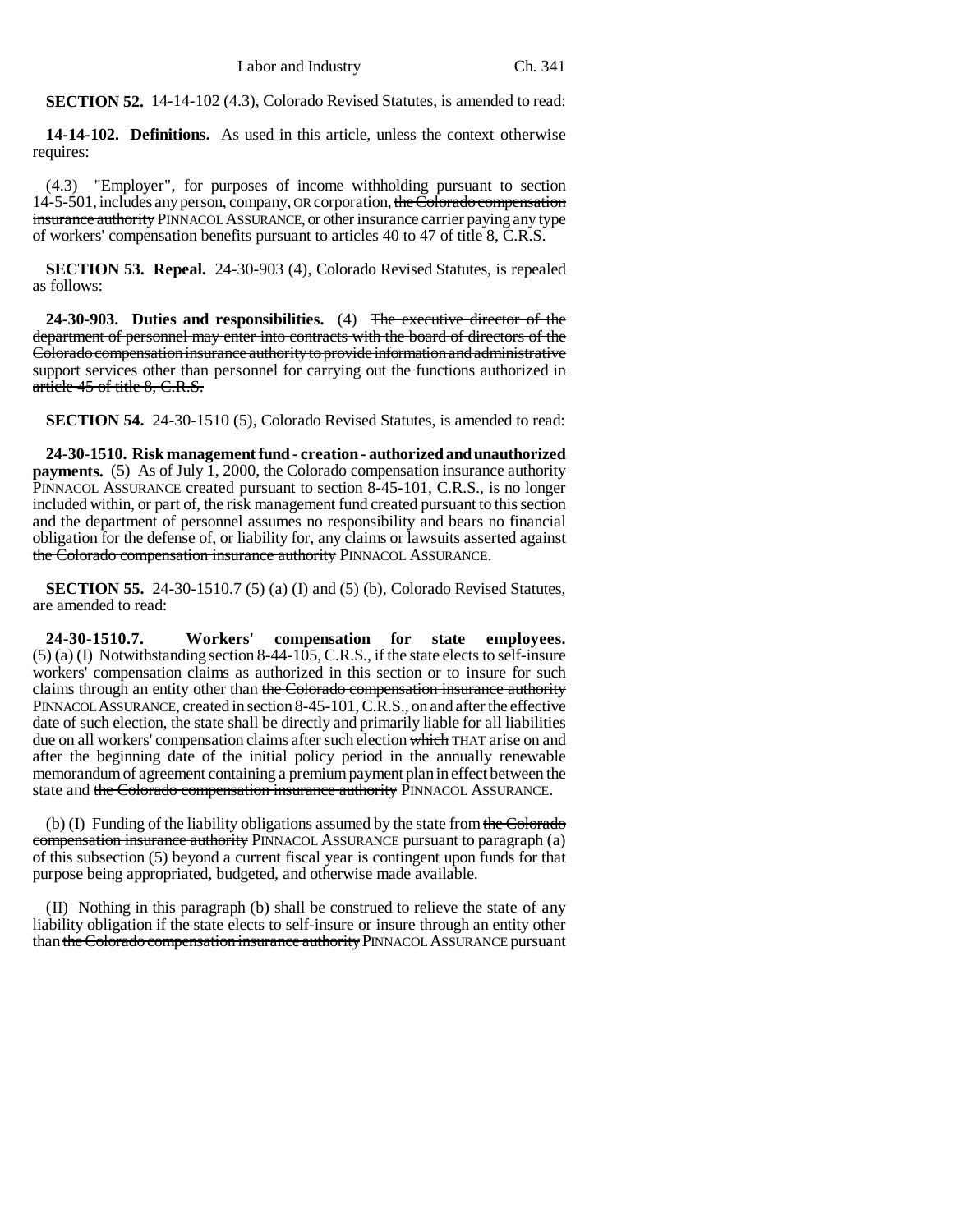to paragraph (a) of this subsection (5).

**SECTION 56. Repeal.** 24-30-1603 (2), Colorado Revised Statutes, is repealed as follows:

**24-30-1603. Functions of the GGCC.** (2) The GGCC may enter into contracts with the board of directors of the Colorado compensation insurance authority to provide information and administrative support services other than personnel for carrying out the functions authorized in article 45 of title 8, C.R.S.

**SECTION 57.** 24-32-2207, Colorado Revised Statutes, is amended to read:

**24-32-2207. Benefits depend on reserve.** After all money so MONEYS appropriated is ARE expended or set aside in bookkeeping reserves for the payment or furnishing of compensation and benefits and reimbursing the Colorado compensation insurance authority fund PINNACOL ASSURANCE for its services, the payment or furnishing of compensation and benefits for an injury to a civil defense worker or such civil defense worker's dependents is dependent upon there having been a reserve set up for the payment or furnishing of compensation and benefits to such civil defense worker or such civil defense worker's dependents for that injury, and liability is limited to the amount of the reserve. The excess in a reserve for the payment or furnishing of compensation and benefits or for reimbursing the Colorado compensation insurance authority fund PINNACOL ASSURANCE for its services may be transferred to reserves of other civil defense workers for the payment or furnishing of compensation and benefits and reimbursing the Colorado compensation insurance authority PINNACOL ASSURANCE fund or may be used to set up reserves for other civil defense workers.

**SECTION 58.** 24-32-2209, Colorado Revised Statutes, is amended to read:

**24-32-2209. Agreement for disposition of claims.** The office of emergency management and the Colorado compensation insurance authority PINNACOL ASSURANCE shall enter into an agreement requiring the Colorado compensation insurance authority PINNACOL ASSURANCE, as adjusting agent, to adjust and dispose of claims and furnish compensation to civil defense workers and their dependents. The agreement shall authorize the Colorado compensation insurance authority fund PINNACOL ASSURANCE to make all expenditures, including payments to claimants for compensation or for the adjustment or settlement of claims. Nothing in this part 22 shall be construed to mean that the Colorado compensation insurance authority PINNACOL ASSURANCE or its officers or agents have the final decision with respect to the compensability of any case or the amount of compensation or benefits due. Any civil defense worker or such civil defense worker's dependents shall have the same right to hearings before the division of labor in the department of labor and employment and its referees and to appeal from awards of said division and referees to the industrial claim appeals panel and to the courts as is provided in the hearing and review procedures of the "Workers' Compensation Act of Colorado" found in article 43 of title 8, C.R.S., subject to the limitations prescribed in this part 22.

**SECTION 59.** 24-32-2210, Colorado Revised Statutes, is amended to read:

**24-32-2210. Reimbursement of fund.** The agreement shall provide that the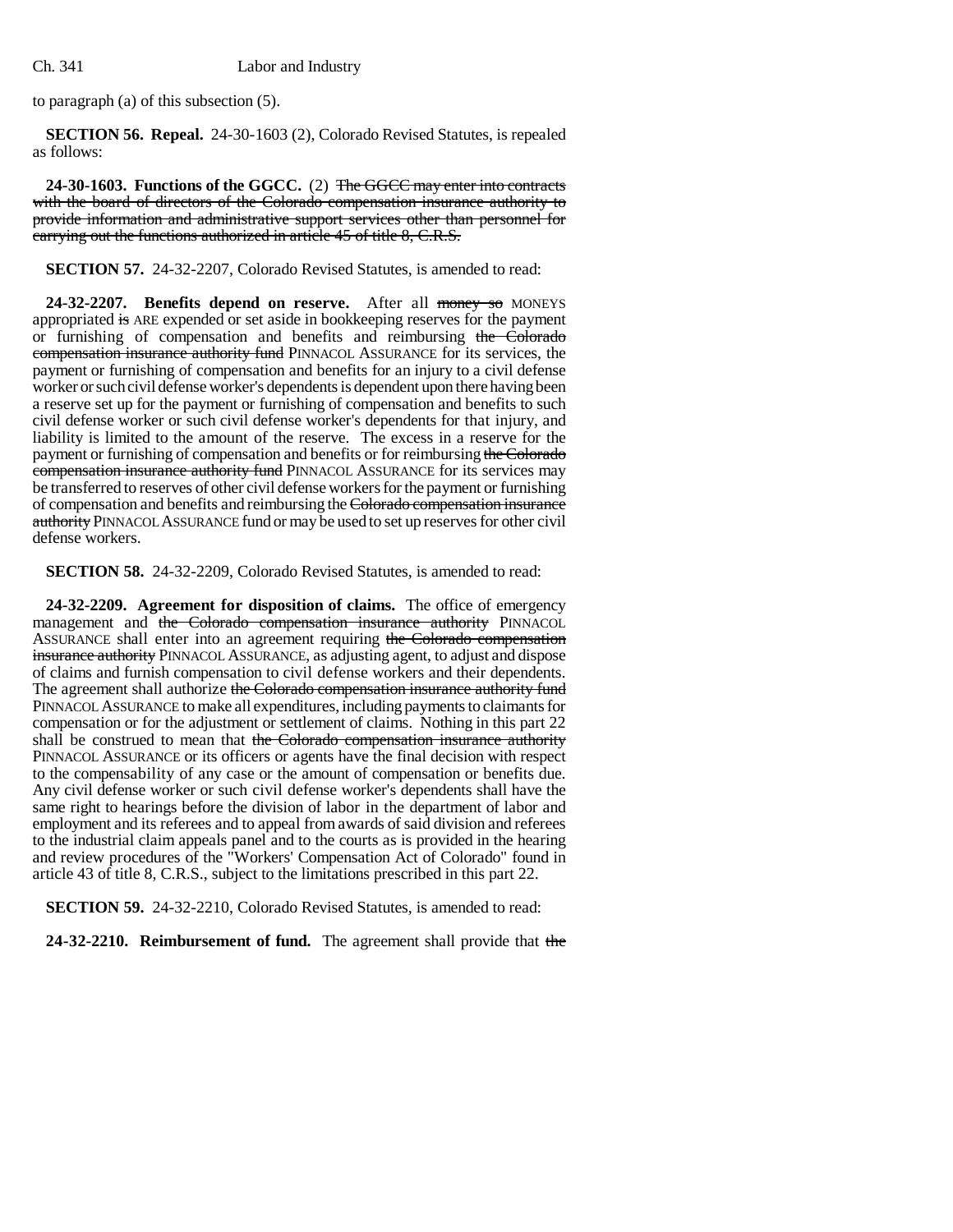Colorado compensation insurance authority fund PINNACOL ASSURANCE shall be reimbursed for the expenditures made as adjusting agent and for the cost of services rendered, which reimbursement shall be made out of money MONEYS appropriated for the purpose of furnishing compensation to civil defense workers. The reimbursement for cost of services rendered shall not exceed twelve and one-half percent of the total expenditures for medical and dental treatment and disability and death payments made by the Colorado compensation insurance authority fund PINNACOL ASSURANCE in the adjustment of claims arising under this part 22. The agreement shall provide for the setting up of bookkeeping reserves in order that provisions may be made for the reimbursement of the Colorado compensation insurance authority fund PINNACOL ASSURANCE and that liability for the payment or furnishing of compensation may be determined. The agreement shall also provide that the Colorado compensation insurance authority PINNACOL ASSURANCE shall be notified promptly by the office of emergency management when a local organization for civil defense is certified as an accredited local organization for civil defense and when the certification is revoked.

**SECTION 60.** 24-32-2212, Colorado Revised Statutes, is amended to read:

**24-32-2212. Other provisions of agreement.** The agreement may also contain any other provision not inconsistent with this part 22 deemed necessary by the office of emergency management and the Colorado compensation insurance authority PINNACOL ASSURANCE for the furnishing of compensation to civil defense workers and their dependents in accordance with the provisions of this part 22 and the serving by the Colorado compensation insurance authority PINNACOL ASSURANCE as adjusting agent. The agreement may be modified by action of the office of emergency management and the Colorado compensation insurance authority PINNACOL ASSURANCE.

**SECTION 61.** 24-32-2213, Colorado Revised Statutes, is amended to read:

**24-32-2213. Power of recovery - use of recovered amounts.** The Colorado compensation insurance authority PINNACOL ASSURANCE may, in its own name or in the name of the office of emergency management, or both, do any and all things necessary to recover on behalf of the office of emergency management any and all amounts which THAT an employer or insurance carrier might recover under the provisions of section 8-41-203, C.R.S. All amounts so recovered shall be used for the furnishing of compensation benefits, and the agreement shall provide for the reimbursing of the Colorado compensation insurance authority PINNACOL ASSURANCE fund for expense EXPENSES incurred in recovering such amounts and the manner in which such amounts shall be applied to the furnishing of compensation.

**SECTION 62.** 24-32-2215, Colorado Revised Statutes, is amended to read:

**24-32-2215. State medical aid denied, when.** If, in addition to monetary assistance, benefits, or other temporary or permanent relief, the United States government or any agent thereof furnishes medical, surgical, or hospital treatment or any combination thereof to an injured civil defense worker, such civil defense worker has no right to receive similar medical, surgical, or hospital treatment as provided in this part 22; except that the Colorado compensation insurance authority PINNACOL ASSURANCE, as adjusting agent of the office of emergency management, may furnish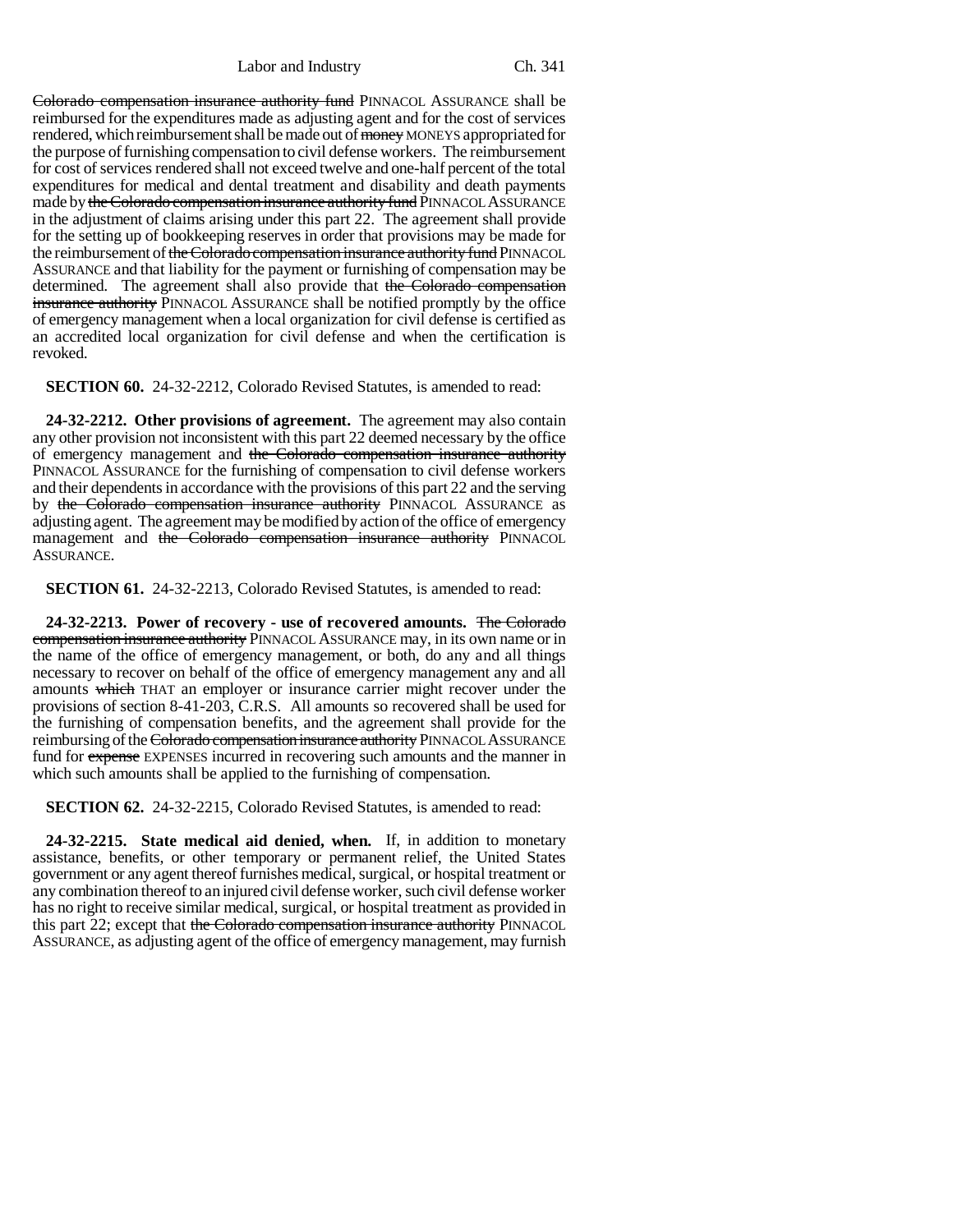medical, surgical, or hospital treatment as part of the compensation provided under the provisions of this part 22.

**SECTION 63.** 24-32-2216, Colorado Revised Statutes, is amended to read:

**24-32-2216. Medical benefits as part of compensation.** If, in addition to monetary assistance, benefits, or other temporary or permanent relief, the United States government or any agent thereof will reimburse a civil defense worker or such civil defense worker's dependents for medical, surgical, or hospital treatment or any combination thereof furnished to such injured civil defense worker, the civil defense worker has no right to receive similar medical, surgical, or hospital treatment as provided in this part 22; but the Colorado compensation insurance authority EXCEPT THAT PINNACOL ASSURANCE, as adjusting agent of the office of emergency management, may furnish medical, surgical, or hospital treatment as part of the compensation provided under the provisions of this part 22 and apply to the United States government or its agent for the reimbursement which THAT will be made to the civil defense worker or such civil defense worker's dependents. As a condition to the furnishing of such medical, surgical, or hospital treatment, the Colorado compensation insurance authority PINNACOL ASSURANCE shall require the civil defense worker and such civil defense worker's dependents to assign to the state of Colorado, for the purpose of reimbursing for any medical, surgical, or hospital treatment furnished or to be furnished by the state, any privilege or right such THE civil defense worker or such civil defense worker's dependents may have to reimbursement from the United States government or any agent thereof.

**SECTION 64.** 24-32-2221, Colorado Revised Statutes, is amended to read:

**24-32-2221. Transfer of moneys.** Not less often than once each ninety days, the treasurer of the state of Colorado upon the written request of the Colorado compensation insurance authority PINNACOL ASSURANCE shall transfer to the account of the Colorado compensation insurance authority fund PINNACOL ASSURANCE from the sum appropriated by the general assembly for the payment of claims which THAT may arise under this part 22 such sum as may be required to reimburse the Colorado compensation insurance authority fund PINNACOL ASSURANCE in full for any sum theretofore paid by said Colorado compensation insurance authority fund PINNACOL ASSURANCE on any claims arising under the provisions of this part 22, together with any expense incurred by the Colorado compensation insurance authority PINNACOL ASSURANCE in adjusting same as provided in this part 22, and such amount as may be estimated by said Colorado compensation insurance authority fund PINNACOL ASSURANCE as being necessary to carry said claims to maturity and insure ENSURE the full payment thereof. The requests of the Colorado compensation insurance authority PINNACOL ASSURANCE from time to time for the transfer of moneys as provided in this section shall cite this part 22 as authority for such transfer and shall be made upon such form as the treasurer of the state of Colorado and the controller may prescribe or, in the absence of the prescribing of special forms, upon a voucher citing this part 22 as authority.

**SECTION 65.** 24-75-205, Colorado Revised Statutes, is amended to read:

**24-75-205. Insurance and retirement reserves.** The insurance and retirement reserves of this state shall comprise the Colorado compensation insurance authority